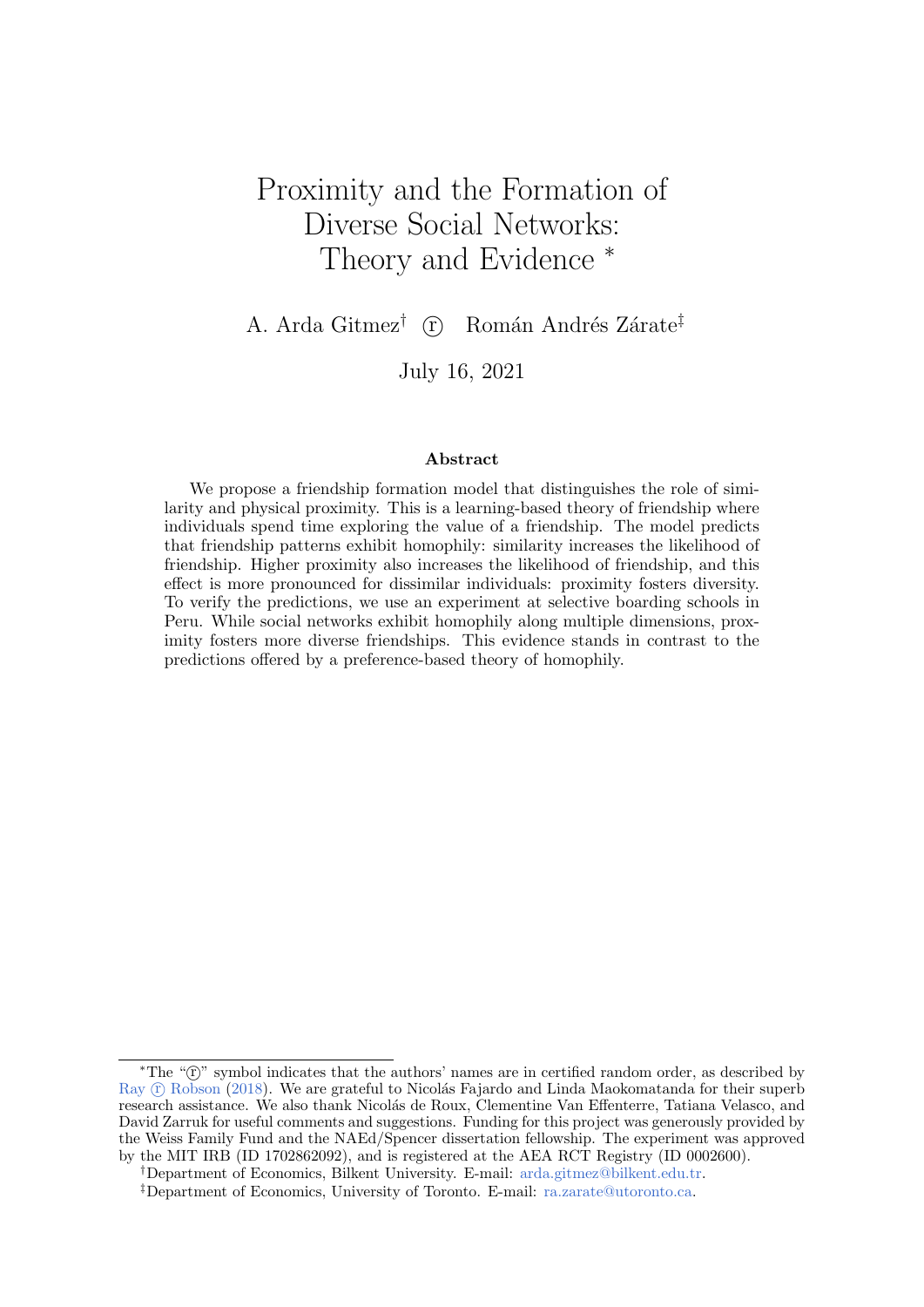#### 1 Introduction

Friendships and social networks affect individuals' well-being, social and labor market outcomes [\(Caldwell and Harmon,](#page-23-0) [2019;](#page-23-0) [Lleras-Muney et al.,](#page-24-1) [2020;](#page-24-1) [Zimmerman,](#page-24-2) [2019\)](#page-24-2). A common feature of social networks in educational environments is homophily: students prefer to have friends of their same race [\(Currarini et al.,](#page-23-1) [2009;](#page-23-1) [Marmaros and](#page-24-3) [Sacerdote,](#page-24-3) [2006\)](#page-24-3) or similar academic achievement [\(Carrell et al.,](#page-23-2) [2013\)](#page-23-2). Furthermore, students prefer that their indirect connections (friends of their friends) also share their characteristics [\(Mele,](#page-24-4) [2020\)](#page-24-4). This evidence paints a precarious picture for school integration policies. While such policies can place students from different races or economic backgrounds in the same school, they may fail to foster more diverse friendships and study networks.

An important instrument to foster social interactions is within-school policies. School authorities have control over the allocation to classrooms, desks, and dormitories, thereby influencing students' physical proximity. Proximity is a central factor in the formation of friendships [\(Marmaros and Sacerdote,](#page-24-3) [2006\)](#page-24-3) and social preferences [\(Rao,](#page-24-5) [2019\)](#page-24-5). The literature has provided separate evidence on homophily and the effect of proximity; yet, whether homophilic preferences persist when students are close to each other is unknown. Understanding the impact of proximity on students with different similarity levels is crucial for the success of school integration policies and a central piece to identify the underlying cause of homophily in social networks.

This paper proposes a learning-based approach to friendship formation and provides an empirical test to identify whether homophily is driven by learning. Theoretically, we introduce a model where homophily results from students learning the value of friendships faster when they interact with similar peers. Unlike other existing models on link formation in social networks [\(Currarini et al.,](#page-23-1) [2009;](#page-23-1) [Mele,](#page-24-6) [2017\)](#page-24-6), homophily is not a result of students deriving higher utility from these friendships. We show that under a learning-based model, the impact of proximity is higher for dissimilar peers. We test this prediction by leveraging an experiment at selective boarding schools in Peru and find evidence that learning, rather than preferences, is a driver of homophily. Taken together, our theoretical and empirical results imply that within-school policies can break patterns of homophily and lead to more diverse social networks.

Our theoretical model is an application of the theory of exponential bandits [\(Keller](#page-23-3) [et al.,](#page-23-3) [2005\)](#page-23-3). In the model, a student decides whether to maintain interactions with a peer, where the value of maintaining the interaction are initially uncertain and is revealed over time. In the optimal strategy, there is an *exploration phase*: a student engages with a peer for a period where she "tests the waters". If she receives a signal that the interaction is valuable, she maintains the interactions; otherwise, she stops engaging with that peer.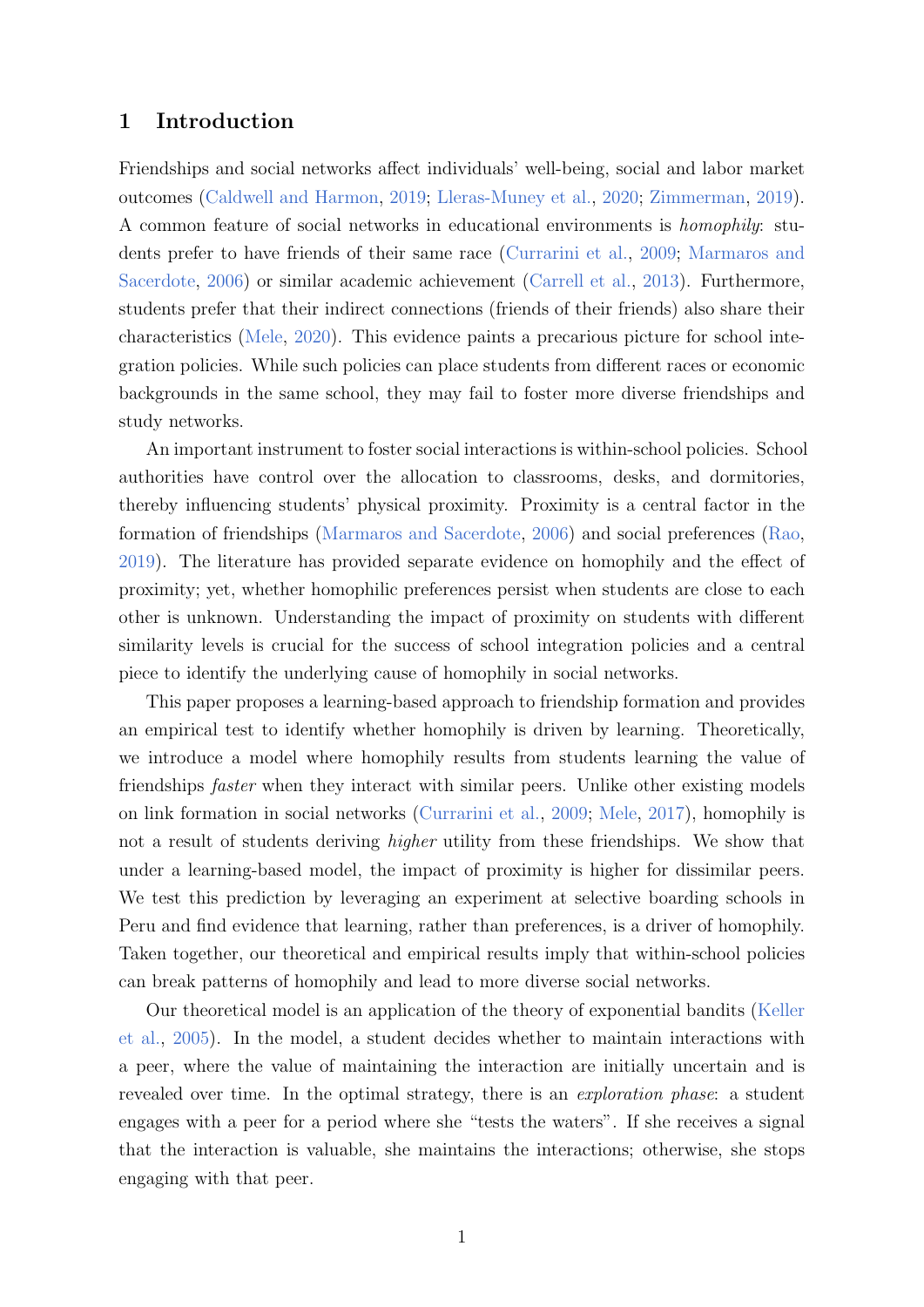The crucial assumption of the model is that when a student engages with a peer from a similar background, learning about the interaction's value occurs faster. Then, for a given proximity, students end up being friends with similar peers more often than with dissimilar peers: friendship patterns exhibit homophily. When the cost of interaction is lower due to physical proximity, the overall rate of friendship is higher: proximity fosters friendships. Moreover, the effect of physical proximity is higher for dissimilar peers: proximity fosters diversity. Intuitively, this is because proximity and similarity are substitutes in this model. When two peers have similar characteristics, the value of interaction is already explored even when the cost is high. In this case, a lower cost due to proximity has little impact on the outcome. This stands in contrast to a model of preference-based homophily (Section [2.3\)](#page-9-0), under which proximity has a higher impact on similar peers.

We then verify the theoretical predictions with an experiment at selective boarding schools in Peru. These are public schools designed for the most talented low-income students in the country. The details of the experiment are in  $Z\acute{a}$ rate [\(2021\)](#page-25-0) and consist of randomizing students to (i) more socially central vs. less socially central peers and to (ii) higher-achieving vs. lower-achieving peers. The assignment generates random variation in the physical proximity between a pair of students in the allocation to dormitories. We leverage this variation to explore the effects of proximity on social interactions.

We have access to three rounds of social networks: one before and two after the intervention. In all surveys, students could nominate all their friends, study partners, and peers with whom they engage in social activities such as playing sports or games. The surveys' take-up rate was above 95% in all schools, and there were no restrictions on the number of peers students could list for each question. These features allow us to observe the entire social networks in the schools.

Our empirical analysis starts by exploring homophily in three dimensions: baseline academic achievement, baseline centrality level, $<sup>1</sup>$  $<sup>1</sup>$  $<sup>1</sup>$  and poverty status. Our findings show</sup> that social networks exhibit homophily along these three characteristics. On average, poor students have 0.66 fewer non-poor friends (p-value  $< 0.01$ ) than non-poor students. Likewise, compared to higher-achieving students, lower-achieving students have, on average, 1.05 more interactions with other lower-achieving students and 1.26 fewer interactions with higher-achieving students. The results by other social skills variables (measured by centrality at baseline) also exhibit homophily. Compared to high central students, less central students have around 1.07 fewer interactions (p-value  $< 0.01$ ) with more central peers.

<span id="page-2-0"></span><sup>&</sup>lt;sup>1</sup>We use eigenvector centrality that measures a student's influence within their social network. High values of this measure indicate that a student is connected to other individuals who also have high values of eigenvector centrality.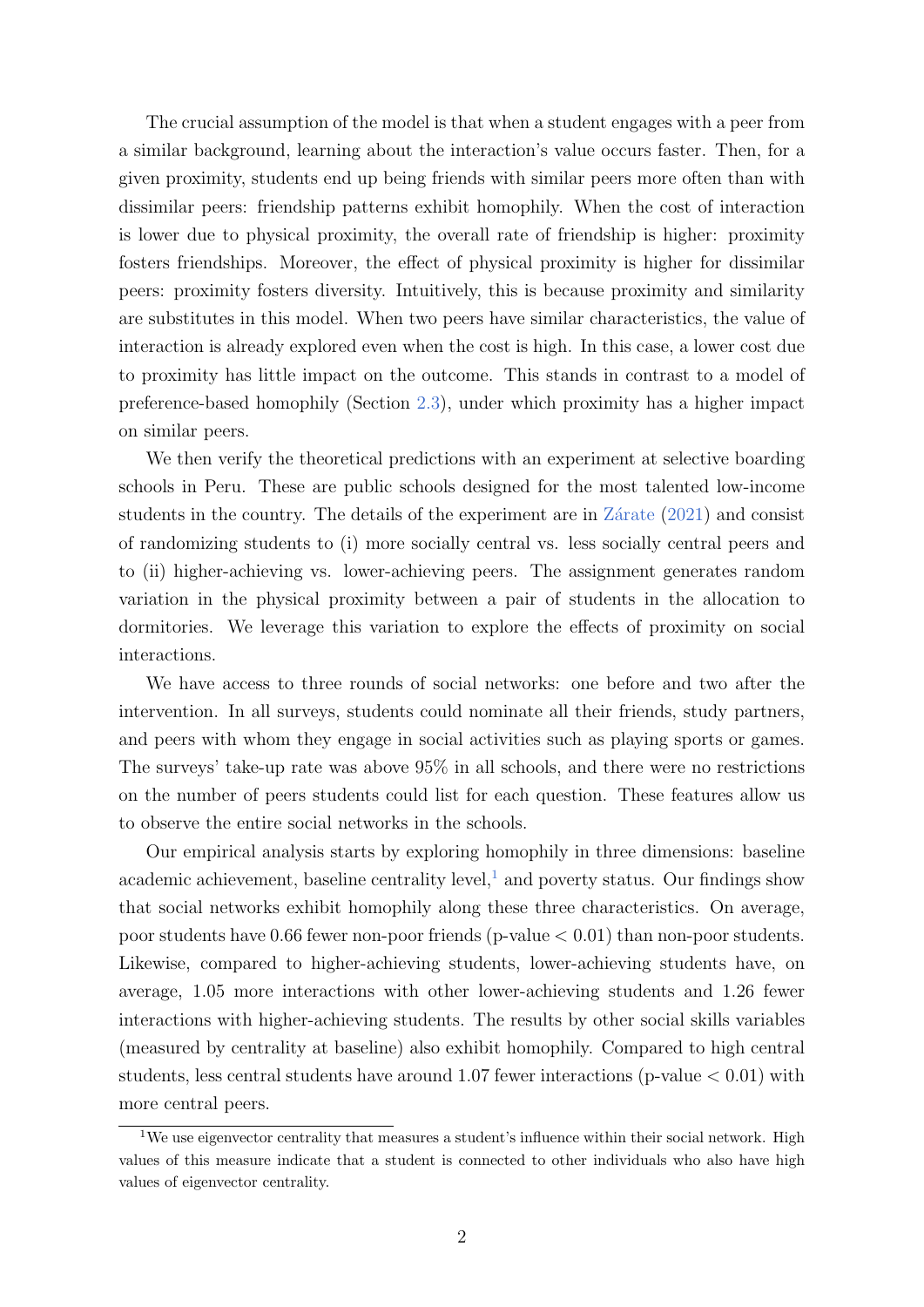Next, we study the effect of proximity on social interactions. As part of the experiment, students' names were organized on a list that school administrators used to determine the assignment to dormitories. Conditional on students' characteristics, the distance on the list is random and it is a strong predictor of the physical distance between two students in the dormitories. We show that distance on the list is unrelated to social interactions before the intervention, as expected from the random variation in proximity generated by the experiment. The effect of distance on social interactions after the intervention is high and statistically significant. Two adjacent students on the list are 16.6 percentage points more likely to become friends. This effect is 23.6 percentage points higher for first-year students, which is intuitive as they did not know each other before the experiment.

Finally, we explore heterogeneous effects of proximity by student characteristics. Our empirical findings are consistent with the theoretical predictions of the learningbased model. The effect of proximity on interactions is higher for students with different achievement levels and poverty status.

#### Related literature This paper contributes to three branches of literature.

First, we contribute to the literature on social networks in schools. While there has been extensive work estimating homophily by type in the formation of direct and indirect friendships [\(Currarini et al.,](#page-23-4) [2010;](#page-23-4) [Mele,](#page-24-4) [2020;](#page-24-4) [Paula et al.,](#page-24-7) [2018\)](#page-24-7), less is known about the effects of mixing students of different types within the school. To our knowledge, this is the first paper that combines physical distance between each pair of students and social network surveys. Furthermore, we show that even though students prefer friends similar to them, these differences are less prevalent when students are physically close to each other. This finding is an essential factor to consider when designing policies for school integration.

Second, we contribute to the literature on how exposure to peers of a different type changes attitudes towards that group. When two students have different poverty status and academic achievement levels, the effect of exposure is stronger than when they have similar characteristics. These results add to the evidence of contact on attitudes and preferences such as race [\(Boisjoly et al.,](#page-23-5) [2006\)](#page-23-5), poverty [\(Rao,](#page-24-5) [2019\)](#page-24-5), caste [\(Lowe,](#page-24-8) [2021\)](#page-24-8), and religion [\(Mousa,](#page-24-9) [2020\)](#page-24-9).

On the theoretical front, we propose a novel model of friendship formation. As in [Currarini et al.](#page-23-1) [\(2009\)](#page-23-1), our model also predicts homophily. In our model, faster learning (rather than preferences) is the driver of homophily. The distinction between learning-based and preference-based homophily is crucial for our analysis. [Kets and](#page-23-6) [Sandroni](#page-23-6) [\(2019\)](#page-23-6) also propose an information-driven theory, where homophily alleviates the strategic uncertainty because similar individuals receive correlated impulses. In comparison, our model makes predictions on the effects of proximity on friendship patterns. [Peski](#page-24-10) [\(2008\)](#page-24-10) and [Baccara and Yariv](#page-23-7) [\(2013\)](#page-23-7) propose models of homophily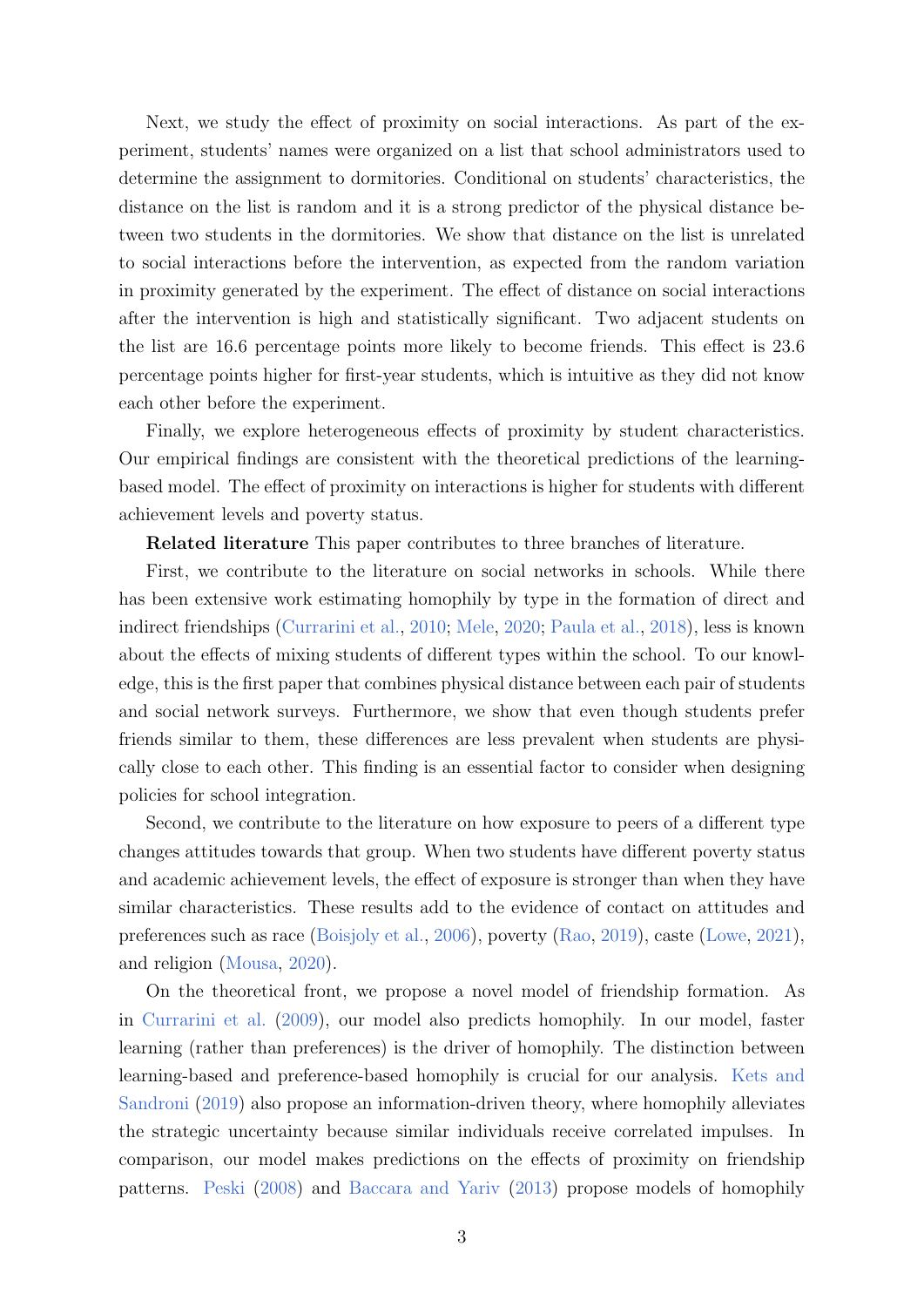where group formation is a critical part of the argument; our model considers the isolated instance of a student choosing whether to interact with a peer.

#### 2 The Model

We model the friendship process as a game of *experimentation* with exponential bandits. The model is based on [Keller et al.](#page-23-3) [\(2005\)](#page-23-3) and our treatment is closest to [Bardhi et al.](#page-23-8) [\(2020\)](#page-23-8). For other models of experimentation, see [Keller and Rady](#page-23-9) [\(2010\)](#page-23-9), [Keller and](#page-23-10) [Rady](#page-23-10) [\(2015\)](#page-23-10), and [Strulovici](#page-24-11) [\(2010\)](#page-24-11). The model allows us to decompose the effects of proximity (a design variable) and similarity (students' exogenous characteristics) on friendship patterns, and understand their interaction.

The model conveys a learning-based theory of homophily. In the model, there is no discrimination based on the value of a friendship: on average, a student derives the same value from interacting with a peer with a similar background as she does with peers with different backgrounds. The only feature that distinguishes the peers with similar backgrounds is that they learn the interaction's value *faster* compared to peers with different backgrounds. This represents the fact that individuals from the similar backgrounds have an ease in communication, perhaps because they share some common knowledge [\(Mayhew et al.,](#page-24-12) [1995\)](#page-24-12) or because they share the same mental models of the world [\(Carley and Palmquist,](#page-23-11) [1992\)](#page-23-11).

The model builds on the following idea. A student i's personal benefit from interacting with a peer j is initially unknown to i. Observing whether i benefits from j takes time and is a costly activity for i. As i spends time with j, a conclusive signal about  $i$ 's benefit from j arrives in random times. The arrival of a signal captures the moment where  $i$  "clicks" with  $j$  and realizes the interaction will be worth maintaining. The arrival rate of the signal depends on the observable characteristics of i and j: if they have matching characteristics, the signal arrives faster. In the optimal solution, there is an exploration phase where i waits for the signal to arrive. If the signal does not arrive within the phase,  $i$  stops interacting with  $j$ . In equilibrium,  $i$  will have a higher probability of naming peers with matching characteristics as friends after a sufficiently long time horizon. In other words, the friendship dynamics exhibit *homophilic patterns*.

The model also helps us interpret the effect of proximity on friendship patterns. In the model, an increase in proximity reduces the cost of maintaining interactions. This is because when i is within close proximity of j, it is physically less costly to maintain interactions with  $j$ . We show that a reduction in the cost increases the probability that students name each other as friends. That is, proximity fosters friendships. Finally, the proximity has a *heterogeneous effect*: if i has different characteristics with j and matching characteristics with  $\ell$ , i benefits from increased proximity with j more compared to the benefits from increased proximity with  $\ell$ . That is, *proximity fosters diversity*.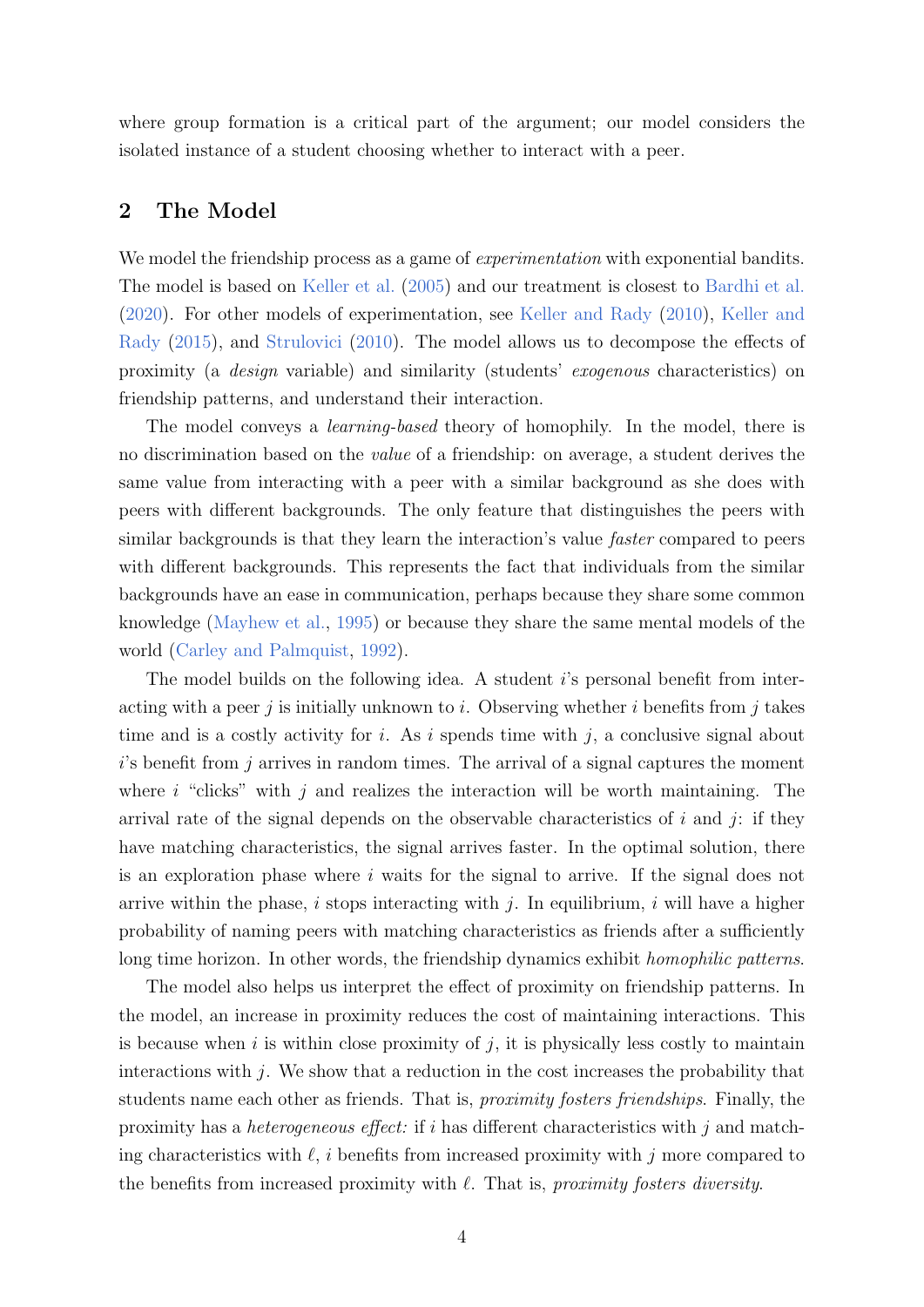Before moving on to the formal description, it is worth pointing out that this is a model where i learns her personal benefit from interacting with  $j$ , and individually decides whether to continue her interaction with j. Whether i names j as a friend only depends on i, and this is independent from whether j names i as a friend. In other words, this is a model of *one-sided* friendship formation. We present such a model because empirical analysis uses a directed network. Section [2.4](#page-10-0) discusses alternative formulations.

#### 2.1 The Friendship Formation Process

There is a population of students denoted by I. There is a finite set of categories  $\mathcal K$  with  $|K| = K$ . Each category  $k \in \mathcal{K}$  represents a binary classification based on observable characteristics (poverty levels, academic achievement etc.) For each student  $i \in I$ , her characteristic in category  $k \in \mathcal{K}$  is given by:

$$
\kappa_{i,k} \in \{0, 1\}
$$

For instance, if k represents poverty status, students with  $\kappa_{i,k} = 1$  are those with high poverty, and those with  $\kappa_{i,k} = 0$  are those with low poverty. For a student i, let

$$
\kappa_i \equiv (\kappa_{i,1}, \kappa_{i,2}, \ldots, \kappa_{i,K})
$$

denote the vector of her observable characteristics. Also, for a student  $i \in I$  and a category  $k \in \mathcal{K}$ , let

$$
\kappa_{i,-k} \equiv (\kappa_{i,1},\ldots,\kappa_{i,k-1},\kappa_{i,k+1},\ldots,\kappa_{i,K})
$$

denote the characteristics of i other than the characteristic in category  $k$ .

At the beginning of the game, an individual  $i$  is matched with a subset of students  $M_i \subseteq I \setminus \{i\}.$  The students included in  $M_i$  are the students who are in close proximity to i (i's neighbors). For two individuals  $i, j \in I$ , let

$$
n_{ij} \equiv \mathbf{1}_{j \in M_i} \quad \in \{0, 1\}
$$

denote the variable that captures whether  $j$  is a neighbor of  $i$ .

After i observes  $M_i$ , she starts the following process of maintaining interactions with every student  $j \in I \setminus \{i\}$ . The time is continuous, denoted by  $t \in [0, \infty)$ , and the discount rate is  $r > 0$ . At any t, i chooses  $a_{ijt} \in \{0, 1\}$ . Here,  $a_{ijt} = 1$  if i maintains the interactions with j and  $a_{ijt} = 0$  if not. Maintaining the interactions imposes a flow cost of  $c(n_{ij}) > 0$  on i. We impose the following structure on the cost.

<span id="page-5-0"></span>Assumption 1 (Proximity decreases cost of interactions). Maintaining interactions with  $j$  is less costly when  $j$  is a neighbor of  $i$ , i.e.,

$$
c(1) < c(0)
$$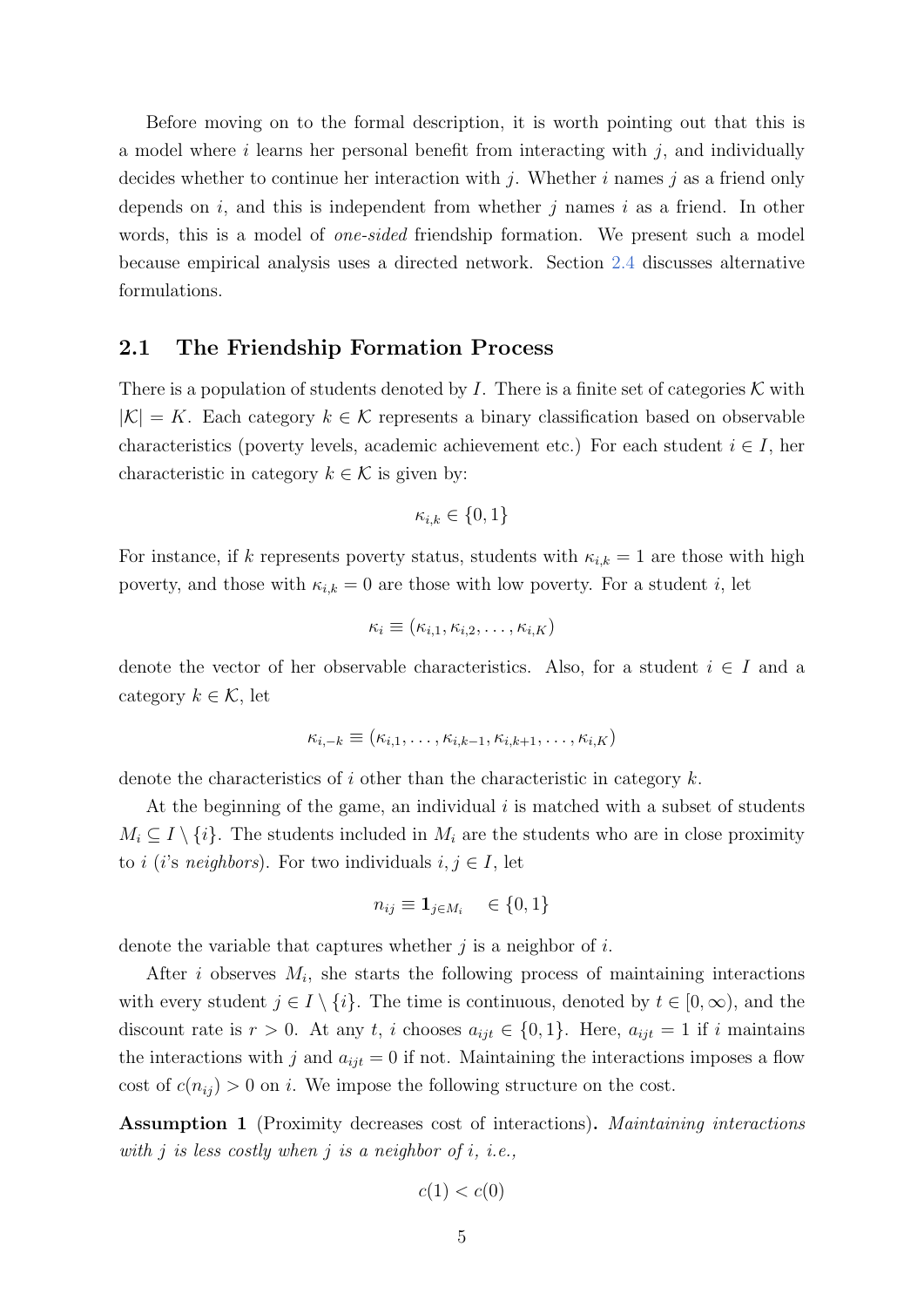For i, maintaining an interaction with j may be *valuable* or not. When an interaction with j is valuable for i, i receives a flow payoff of  $v > 0$ . Otherwise, i receives a payoff of zero: a nonvaluable interaction does not yield any payoff. This is modeled through an i.i.d. random variable  $\theta_{ij} \in \{0,1\}$ . The realization of  $\theta_{ij}$  is initially unknown to i, who has a prior  $p_0 \equiv Pr(\theta_{ij} = 1)$ . *i* receives a flow payoff of  $\theta_{ij} \cdot v$  from maintaining interactions with  $j$ , which is realized at the end of the time horizon. We assume:

$$
p_0 \cdot v \geq c(0)
$$

That is, initially, each interaction is valuable in expectation regardless of the match. Note that this implies  $v \geq c(0)$ , i.e., once an interaction is revealed to be valuable, it is worth maintaining interaction even when  $j$  is not a neighbor.

 $i$  can learn the value of interaction with  $j$  via a signal, which arrives at exponentially distributed random times with parameter  $\lambda(\kappa_i, \kappa_j)$ . In particular, the probability that a signal arrives within the time interval  $[t, t + dt)$  is

$$
a_{ijt} \cdot \theta_{ij} \cdot \lambda(\kappa_i, \kappa_j) \cdot dt
$$

This implies:

- If i does not maintain interactions with j  $(a_{ijt} = 0)$  she does not receive any signals, and,
- If i's interaction with j is not valuable  $(\theta_{ij} = 0)$  it does not generate any signals. This formulation is critical for the evolution of beliefs: because only the valuable interactions generate signals, i is *certain* that  $\theta_{ij} = 1$  upon the arrival of the first signal. Arrival of the first signal is a breakthrough as in [Keller et al.](#page-23-3) [\(2005\)](#page-23-3).
- The arrival rate of signal depends on the characteristics of i and j,  $(\kappa_i, \kappa_j)$ . We impose the following structure on the arrival rate.

<span id="page-6-0"></span>Assumption 2 (Similarity speeds up learning). If i and j have matching characteristics, i learns the value of maintaining interactions faster, i.e.,

$$
\lambda(\kappa_{i,-k}, \kappa_{j,-k}, \kappa_{i,k}, \kappa_{j,k} = \kappa_{i,k}) > \lambda(\kappa_{i,-k}, \kappa_{j,-k}, \kappa_{i,k}, \kappa_{j,k} \neq \kappa_{i,k})
$$
  
for all  $k \in \{1, ..., K\}$ ,  $\kappa_{i,-k}, \kappa_{j,-k}$ .

All in all, *i*'s expected discounted payoff from the action profile  $\{a_{ijt}\}_{t\geq0}$  is:

$$
\mathbb{E}\left[\int_0^\infty r e^{-rt} a_{ijt} \cdot (\theta_{ij} \cdot v - c(n_{ij})) dt\right]
$$

where the expectation is taken over  $\theta_{ij}$ , the stochastic arrival of signals and  $\{a_{ijt}\}_{t\geq t}$ . We will consider the strategy  $\{a_{ijt}^*\}_{t\geq 0}$  that maximizes the total expected payoff of student i at each history  $h_t$ . Here,  $h_t$  involves the action profile up to period t,  $\{a_{ij\tilde{t}}\}_{\tilde{t}, and$ the arrival of signals.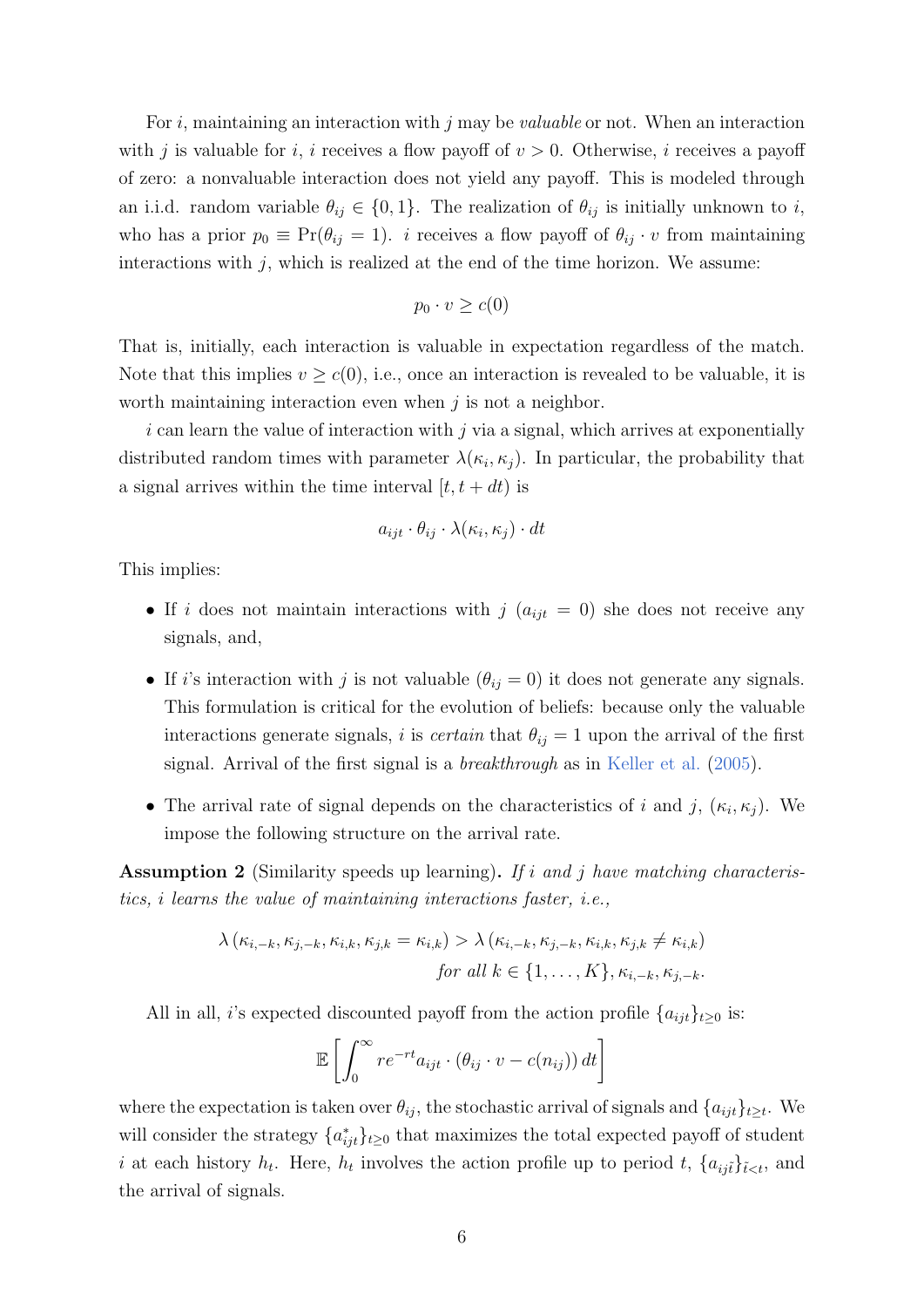### <span id="page-7-2"></span>2.2 Analysis

The following proposition characterizes the optimal decision rule of i for each  $j \in I \setminus \{i\}$ . It is a corollary of Proposition 3.1 of [Keller et al.](#page-23-3) [\(2005\)](#page-23-3) and Lemma A.1 of [Bardhi](#page-23-8) [et al.](#page-23-8) [\(2020\)](#page-23-8). For the sake of conciseness, we are omitting the proof here.

<span id="page-7-0"></span>**Proposition 1.** In the optimal solution,  $a_{ijt}^* = 1$  if and only if the belief  $p_t = \Pr(\theta_{ij} =$  $1|h_t$ ) is above

$$
p_{ij}^* \equiv \frac{r \cdot c(n_{ij})}{(r + \lambda(\kappa_i, \kappa_j)) \cdot v - \lambda(\kappa_i, \kappa_j) \cdot c(n_{ij})}
$$

A couple of notes about the equilibrium dynamics is in order. First, consider the posterior belief at time t,  $p_t = \Pr(\theta_{ij} = 1 | h_t)$ . Due to the breakthrough nature of signal, in the optimal solution the posterior decreases as the individuals maintain the interaction and the signal does not arrive:

<span id="page-7-1"></span>
$$
\frac{dp_t}{dt} = -a_{ijt} \cdot \lambda(\kappa_i, \kappa_j) \cdot p_t \cdot (1 - p_t)
$$
\n(1)

As soon as the signal arrives, the posterior beliefs jump to  $p_t = 1$ .

Second, the cutoff belief and the rate of change of beliefs imply an "exploration phase" where  $i$  experiments by waiting for a signal to arrive. If the signal arrives within the exploration phase, i maintains interactions with j from then on. If it does not, i stops her interactions with  $j$  onwards. The length of exploration phase is:

$$
t_{ij}^* = \frac{1}{\lambda(\kappa_i, \kappa_j)} \log \left( \frac{p_0}{1 - p_0} \frac{1 - p_{ij}^*}{p_{ij}^*} \right)
$$
  
= 
$$
\frac{1}{\lambda(\kappa_i, \kappa_j)} \log \left( \frac{p_0}{1 - p_0} \frac{r + \lambda(\kappa_i, \kappa_j)}{r} \frac{v - c(n_{ij})}{c(n_{ij})} \right)
$$

It is immediately apparent that the exploration phase is longer when  $c(n_{ij})$  is lower. Combined with Assumption [1,](#page-5-0) this implies that neighbors tend to explore more.

 $p_0 \geq \frac{c(0)}{v}$  $\frac{v^{(0)}}{v}$  ensures that  $t_{ij}^* > 0$ , i.e., there is an exploration phase for each pair. Let:

<span id="page-7-3"></span>
$$
\bar{t}\equiv\max_{i,j}t_{ij}^*
$$

denote the longest exploration phase within the population.

Our outcome of interest is the ex ante probability of  $i$  maintaining interactions with  $j$  sufficiently far ahead in time. That is:

$$
\gamma_{ij} \equiv \Pr\left(a^*_{ijt} = 1 | \kappa_i, \kappa_j, n_{ij}, t \geq \bar{t}\right)
$$

Given Proposition [1](#page-7-0) and Equation  $(1)$ , this is equal to:

$$
\gamma_{ij} = p_0 \cdot \left( 1 - e^{-\lambda(\kappa_i, \kappa_j) \cdot t_{ij}^*} \right) \tag{2}
$$

$$
= p_0 \cdot \left(1 - \frac{1 - p_0}{p_0} \frac{r}{r + \lambda(\kappa_i, \kappa_j)} \frac{c(n_{ij})}{v - c(n_{ij})}\right)
$$
(3)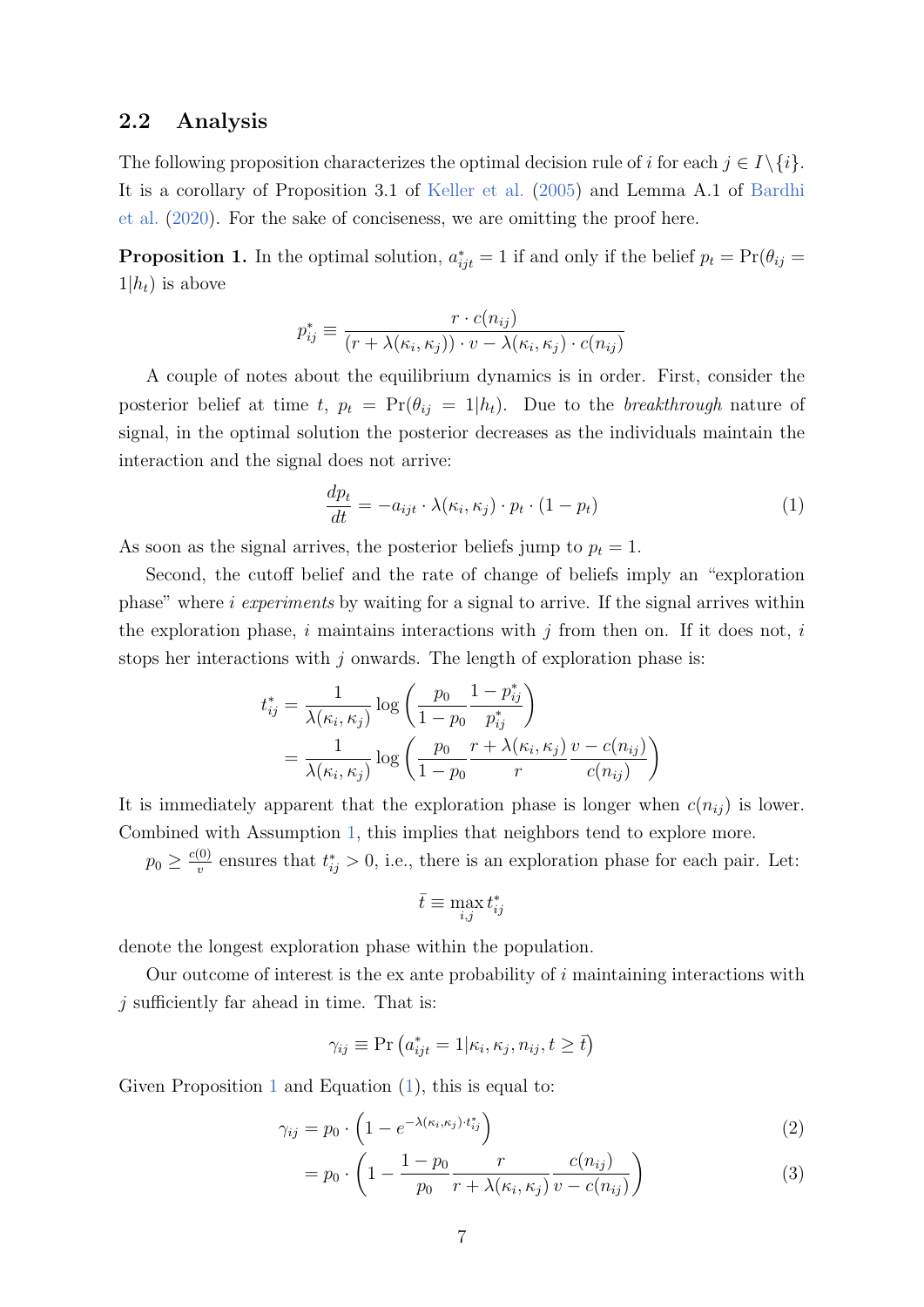It is important to emphasize that *learning* about  $\theta_{ij}$  is the essential part of this story. If the value of  $\theta_{ij}$  was revealed to i at  $t = 0$ ,  $\gamma_{ij}$  would be equal to  $p_0$  as long as  $v \ge c(0)$ . The  $-(1-p_0)\frac{r}{r+\lambda(r_0)}$  $r+\lambda(\kappa_i,\kappa_j)$  $c(n_{ij})$  $\frac{c(n_{ij})}{v-c(n_{ij})}$  is the term that corresponds to interactions that are not maintained due to the initial lack of information about its value. Not surprisingly, as  $\lambda(\kappa_i, \kappa_j) \to \infty$  (i.e., as the information is revealed immediately) or as  $c(n_{ij}) \to 0$ (maintaining interaction is not costly), this term goes to zero.

We are now ready to present our first empirically testable result.

<span id="page-8-0"></span>**Result 1** (Proximity Fosters Friendships). Consider three students  $i, j, j'$  such that  $\kappa_j = \kappa_{j'}, n_{ij} = 1$  and  $n_{ij'} = 0$ . Then,

$$
\gamma_{ij} > \gamma_{ij'}
$$

Result [1](#page-8-0) implies that, controlling for student characteristics, one would expect a positive impact of proximity on the likelihood of being friends.

Our second result is about the effect of matching characteristics on friendship patterns.

<span id="page-8-1"></span>**Result 2** (Homophily). Consider three students i, j,  $\ell$  and a category k such that  $n_{ij} =$  $n_{i\ell}, \kappa_{j,-k} = \kappa_{\ell,-k}, \kappa_{j,k} = \kappa_{i,k} \text{ and } \kappa_{\ell,k} \neq \kappa_{i,k}. \text{ Then,}$ 

$$
\gamma_{ij} > \gamma_{i\ell}
$$

Result [2](#page-8-1) implies that, controlling for proximity and other dimensions of characteristics, one would expect a positive impact of matching characteristics along one dimension on the likelihood of being friends. That is, the friendship patterns exhibit homophily.

Consider a designer who wants to foster friendships in a population. By Result [1,](#page-8-0) one would expect neighbors to be more likely to be friends compared to non-neighbors. It is, however, unclear whether this effect will be stronger for similar students or dissimilar students. The designer would prefer placing dissimilar students as neighbors if and only if the latter is true. Our next result shows that the marginal effect of proximity is stronger for dissimilar students.

<span id="page-8-2"></span>**Result 3** (Proximity Fosters Diversity). Consider five students  $i, j, j', \ell, \ell'$  and a characteristic k such that:

- $\kappa_{j,-k} = \kappa_{j',-k} = \kappa_{\ell,-k} = \kappa_{\ell',-k},$
- $\kappa_{j,k} = \kappa_{j',k} = \kappa_{i,k}, \ \kappa_{\ell,k} = \kappa_{\ell',k} \neq \kappa_{i,k},$
- $n_{ij} = n_{i\ell} = 1, n_{ij'} = n_{i\ell'} = 0.$

Then,

$$
\gamma_{ij} - \gamma_{ij'} < \gamma_{i\ell} - \gamma_{i\ell'}
$$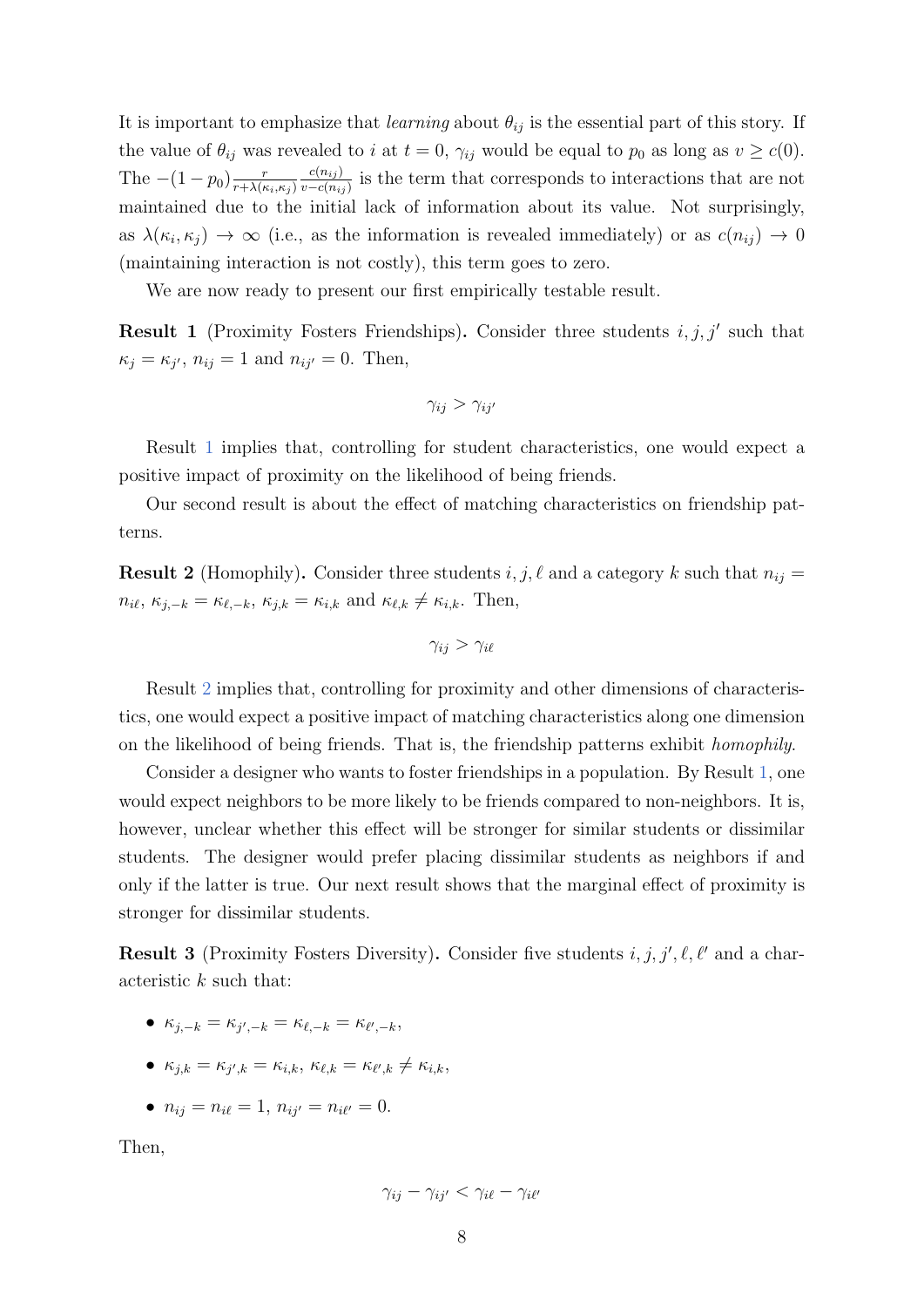Result [3](#page-8-2) implies that, controlling for other dimensions of characteristics, the interaction of proximity and matching characteristics along one dimension has a negative effect of on the likelihood of being friends. There are heterogeneous effects of proximity, and in particular, the effect is more pronounced on students with different characteristics. Consequently, the designer would target dissimilar students and assign them as neighbors.

Intuitively, Result [3](#page-8-2) is driven by the substitutability of *proximity* and *similarity* for fostering friendships. In equilibrium for a given c, students with higher  $\lambda$  explore more and learn about the value of interaction better. Since they already have better information about  $\theta$ , lowering c leaves less room for learning for such pairs. The easiest way to see this is considering the extreme case where  $\lambda = \infty$  for similar students, i.e., similar students immediately learn about the value of interaction. In this case, a lower value of c would have no effect on the likelihood of friendship for similar students, because all the learning takes place regardless of c.

#### <span id="page-9-0"></span>2.3 Preference-Based Homophily

Our current formulation yields homophily based on different rates of learning about the payoff from an interaction. We call this learning-based homophily. One way to restore Result [1](#page-8-0) without having heterogeneity in learning is to add heterogeneity in preferences. To this end, let us define an alternative formulation of the model where  $\lambda > 0$  is independent of  $(\kappa_i, \kappa_j)$ . We now introduce heterogeneity in v by assuming that the flow payoff of interactions is  $\theta_{ij} \cdot \tilde{v}_{ij}$ . Here,  $\tilde{v}_{ij} \in \{0, v\}$  is a random variable drawn according to:

$$
\tilde{v}_{ij} = \begin{cases} v, & \text{w.p. } \mu(\kappa_i, \kappa_j) \\ 0, & \text{w.p. } 1 - \mu(\kappa_i, \kappa_j) \end{cases}
$$

where we impose the following structure on the distribution of values.

<span id="page-9-1"></span>**Assumption 3** (Similarity begets higher values). If i and j have matching characteristics, i has a higher probability of having  $\tilde{v}_{ij} = v$ , i.e.,

$$
\mu(\kappa_{i,-k}, \kappa_{j,-k}, \kappa_{i,k}, \kappa_{j,k} = \kappa_{i,k}) > \mu(\kappa_{i,-k}, \kappa_{j,-k}, \kappa_{i,k}, \kappa_{j,k} \neq \kappa_{i,k})
$$
  
for all  $k \in \{1, ..., K\}$ ,  $\kappa_{i,-k}, \kappa_{j,-k}$ .

The timing is now modified as follows. First, i learns the realization of  $\tilde{v}_{ij}$ . Then, i chooses  $\{a_{ijt}\}_{t\geq0}$  to learn about  $\theta_{ij}$ .

Following the same steps as above shows that in this formulation,

$$
\gamma_{ij} = \mu(\kappa_i, \kappa_j) \cdot p_0 \cdot (1 - \frac{1 - p_0}{p_0} \frac{r}{r + \lambda} \frac{c(n_{ij})}{v - c(n_{ij})})
$$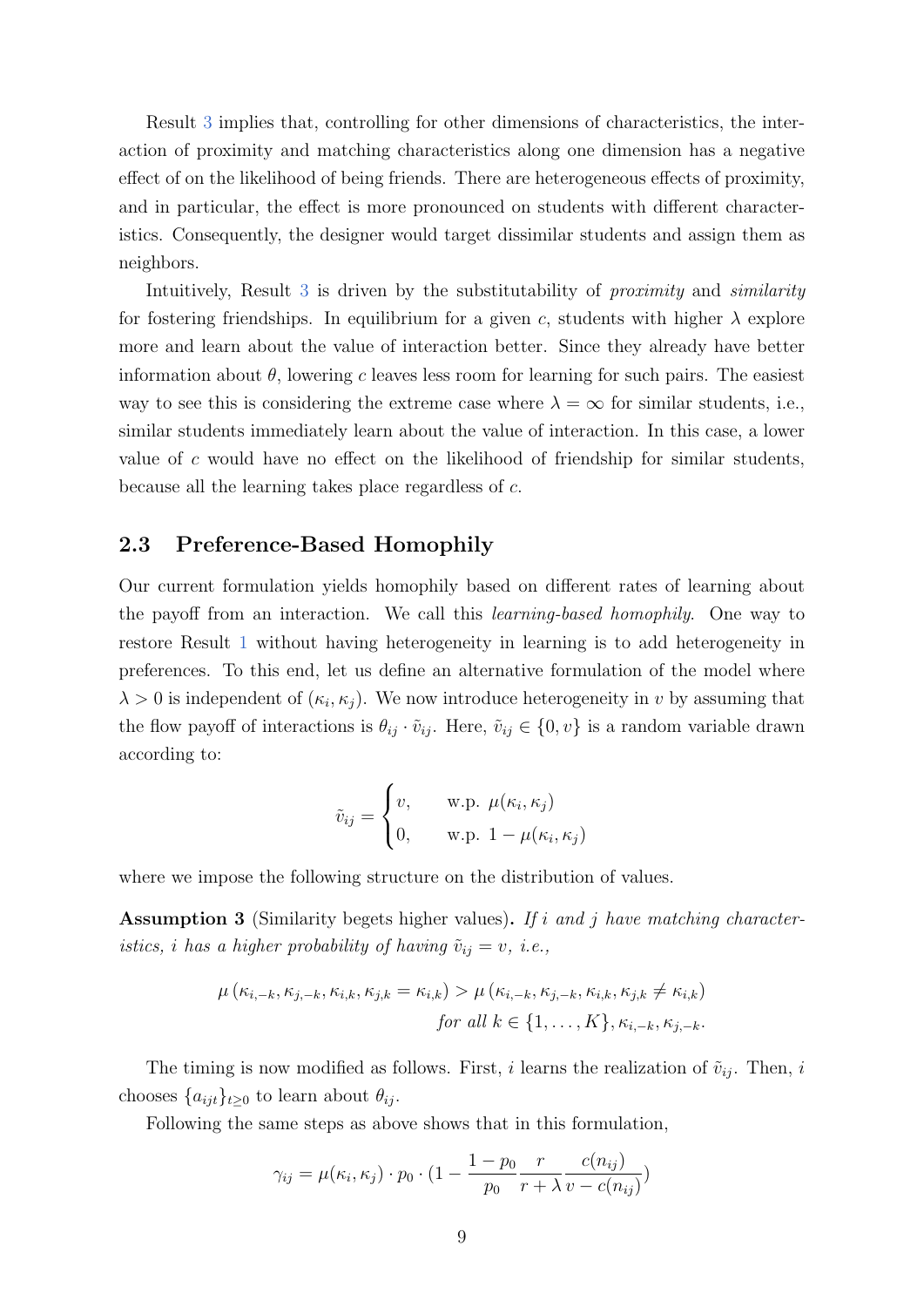Clearly, under Assumption [3,](#page-9-1) an analogous version of Result [2](#page-8-1) holds. That is, friendship patterns also exhibit homophily in this formulation, because there is a higher fraction of peers with  $\tilde{v} = v$  among similar students, and thus there is a higher fraction of interactions that are worth exploring. We call this preference-based homophily as it is driven by the heterogeneity of payoffs from an interaction.

Under preference-based homophily, the opposite of Result [3](#page-8-2) holds: the effect of proximity is more pronounced on students with similar characteristics. This is because, under preference-based homophily, *proximity* and *similarity* are complements. For a student to benefit from lower  $c$ , she must already be finding the interaction worth exploring.

The most general formulation of this model includes both learning-based and preferencebased homophily by introducing heterogeneity in both  $\lambda$  and  $\tilde{v}$ . There, heterogeneity in  $\tilde{v}$  generates homophily due to the variation in the *extensive margin*: some interactions are not explored at all, and such interactions are more likely to be amongst dissimilar students. In contrast, heterogeneity in  $\lambda$  generates homophily due to variation in the intensive margin: out of explored interactions, similar students explore them longer and learn their value precisely. The relative strength of extensive versus intensive margin determines the direction of heterogeneous effect of proximity. Our empirical results suggest that learning-based homophily is the prevalent case.

#### <span id="page-10-0"></span>2.4 Some Comments on Modeling Assumptions

We finish our theoretical treatment by providing some remarks on our modeling choices.

In the model, the flow payoff from maintaining interactions is realized at the end of the horizon. An alternative is assuming that payoffs arrive in lump-sum fashion in exponentially distributed random times with arrival rate  $\lambda(\kappa_i, \kappa_j)$ . In this formulation, arrival of the first payoff would play the role of the perfectly conclusive signal. Whereas this alternative would yield the same predictions, it would also imply that the payoffs arrive faster when the students have matching characteristics. Our formulation, however, isolates the *learning* channel from the *preferences* channel.

The model relies on perfectly conclusive good news. The polar opposite of this model would include perfectly conclusive bad news ("breakdowns" as in [Keller and](#page-23-10) [Rady](#page-23-10) [\(2015\)](#page-23-10)). Perfectly conclusive bad news would overturn Result [2:](#page-8-1) when learning is faster, interactions are more likely to break down after a certain time period.

Another assumption of the model is that the realization of  $\theta_{ij}$  does not change over time. Realistically, the value of an interaction may change over time, yet we abstract away from this possibility. One justification for this choice is that the time frame we have for our empirical application is not too long to allow for a reversal of values.

Finally, as discussed before, this is a model of one-sided friendship formation. An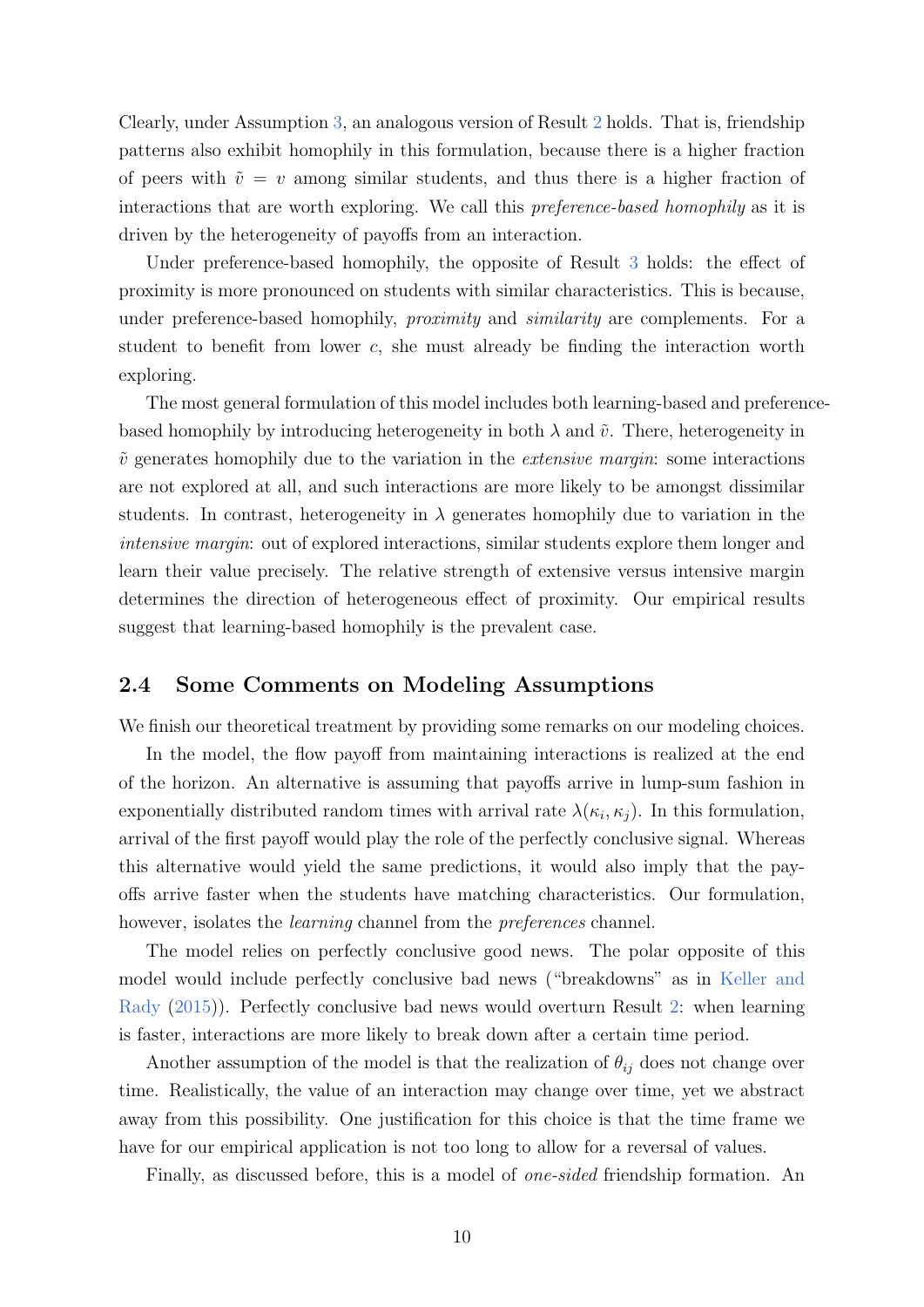alternative setup would have a common  $\theta_{ij}$  for both players, i and j choosing  $a_{ijt}$  and  $a_{jit}$  respectively, and having the signals flow with the rate of  $a_{ijt} \cdot a_{jit} \cdot \theta_{ij} \cdot \lambda(\kappa_i, \kappa_j)$ . That model would contain a number of equilibria due to the strict complementarity of actions, but the "most cooperative" equilibrium would exhibit the patterns discussed here. We opt for a model of one-sided formation to motivate our empirical analysis which uses a directed network.

#### 3 Experimental Setting

The setting of the experiment is the COAR Network of selective boarding schools in Peru, a network of public schools directly managed by the Peruvian government. These schools are designed for the most talented students in the country. Only students in public schools are eligible to apply to the COAR Network. The schools operate for the last three years of high school. Our cohorts of analysis are enrolled at the COAR Network between 2015 and 2017.

The COAR Network meets the standards of elite Latin American private high schools, where students have access to all the required inputs for high-quality education. COAR schools are boarding schools and are deliberately located close to the capital city of each region to reduce the daily transportation costs for both families and the government. Upon admission, students receive school materials, uniforms, and a laptop for school use. All of the schools have a high-quality infrastructure, including a library and scientific laboratories. The government covers all the necessary operating expenses, including laundry service and food.

Students spend the entire academic year in the schools. The schools operate Monday through Friday from approximately 7:30 a.m. to 3:45 p.m. and Saturday from 7:30 a.m. to 12:45 p.m. Outside of school hours, students can study in the dormitories and spend time with their classmates. Students have the opportunity to visit their families on weekends as long as a family member can pick them up from school. Because many students come from a different region than the school's region, some stay at the school on weekends, which offer new opportunities to interact with their peers.

Applicants are eligible for admission to COAR if they are ranked in the top ten of their public school cohort in the previous academic year. The admission process consists of two rounds. In the first round, applicants take a written test covering reading comprehension and mathematics. The highest-scoring applicants move on to second round where psychologists rate them based on two activities: a one-on-one interview, and observation of their peer interactions while they complete a set of tasks. Admission decisions are determined by a composite score of three tests, the region of origin, and the applicants' school preferences.

We collected three rounds of network surveys to observe how students form friend-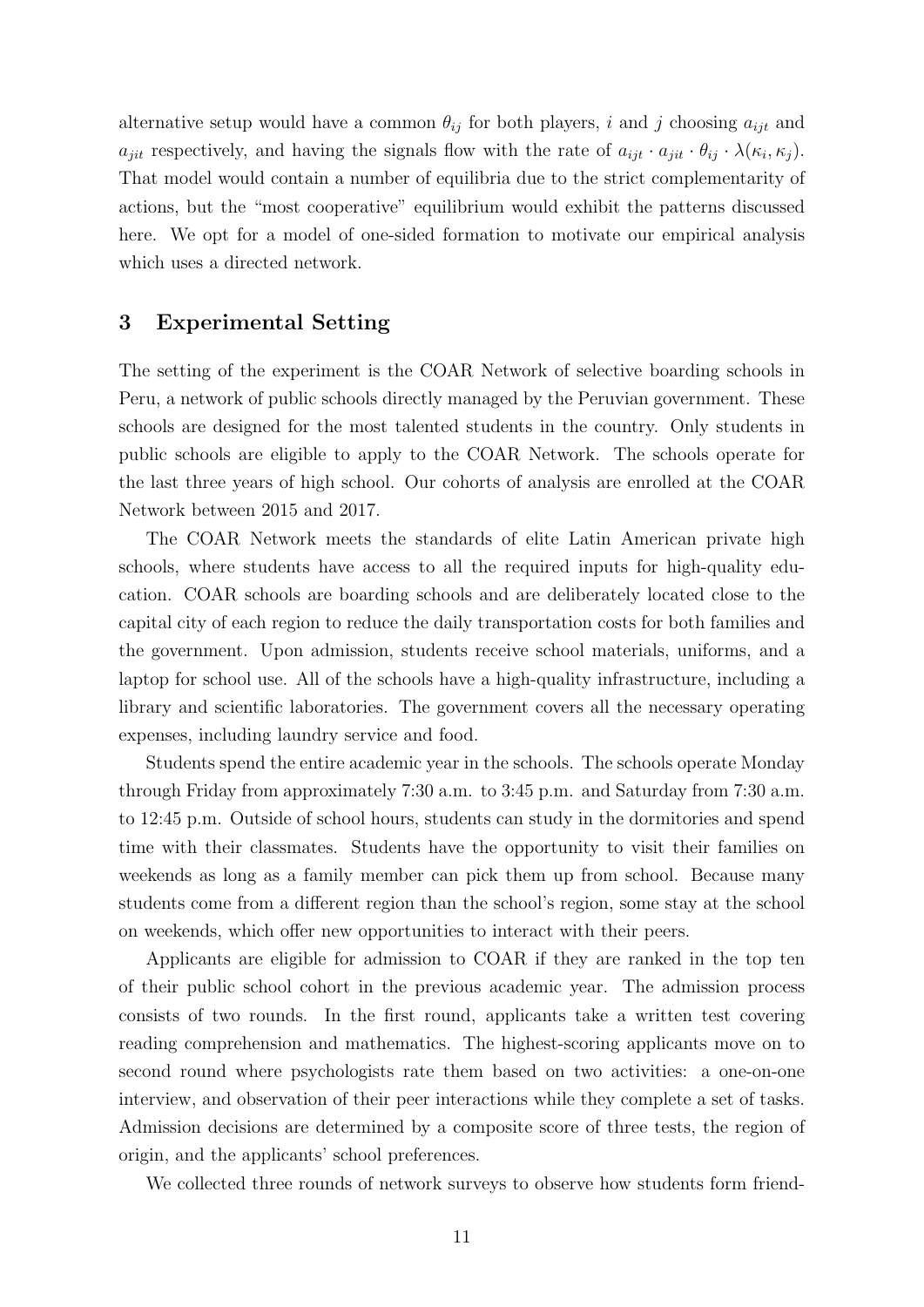ships and study groups, with the first round of surveys collected in December of 2016. The survey included questions on preferred roommates, friendships, study partnerships, and other social activities such as playing sports or games. During the 2017 school year, we partnered with the Ministry of Education to conduct an experiment to investigate the effect of the allocation to dormitories on students' learning and social outcomes. This experiment generates random variation in the physical proximity of students. We leverage this variation to test our predictions in Section [2.2.](#page-7-2) After the experiment, we collected two other rounds of social network surveys that we pooled together for the empirical analysis. Specifically, two students formed a social link if, in either of the two rounds surveys, one of them named the other as their friend, study partner, or someone with whom they engage in social activities such as sports and board games.

#### 3.1 Descriptive Statistics

Even though the schools are designed for students enrolled in public schools, there is important variation in demographic characteristics of students enrolled in the COAR Network. Social workers perform a survey upon entrance of students in which they classify them either as poor or non-poor. We restrict our sample to the schools for which this information is available. Table [1](#page-18-0) presents summary statistics of students in our sample. Approximately 43% of the students enrolled are male, around 25% come from a rural household, and 40% are classified as poor. Lower-achieving and less socially central students are more likely to come from a poor and rural household than higher-achieving and more socially central students.

The experiment, described in more detail in  $Z$ árate [\(2021\)](#page-25-0) and Appendix [B,](#page-27-0) estimates peer effects on social and academic skills by randomizing students to a particular peer type. First, we classify students into lower- or higher-achieving types. In particular, for all the school-by-grade-by-gender cells, students with an admission score above (below) the cell-specific median are classified as higher-achieving (lower-achieving). Second, we classify students as either less socially central or more socially central, based on the *eigenvector centrality*<sup>[2](#page-12-0)</sup> of the social network at baseline. Students with a centrality above (below) the cell-specific median are classified as more (less) socially central. Because the social network surveys were not available for students who enroll in 2017, these students are not classified as less or more socially central. Hence, the analysis on social centrality focuses on the 2015 and 2016 cohorts. Table [1](#page-18-0) presents the distribution of student types. By construction,  $50\%$  of the students are higher-achieving and  $50\%$ are more socially central.

<span id="page-12-0"></span>Table [1](#page-18-0) also presents summary statistics of the number of connections students have

<sup>&</sup>lt;sup>2</sup>Eigenvector centrality measures a student's influence within his or her social network. High values indicate that a student is connected to many other individuals who also have high values.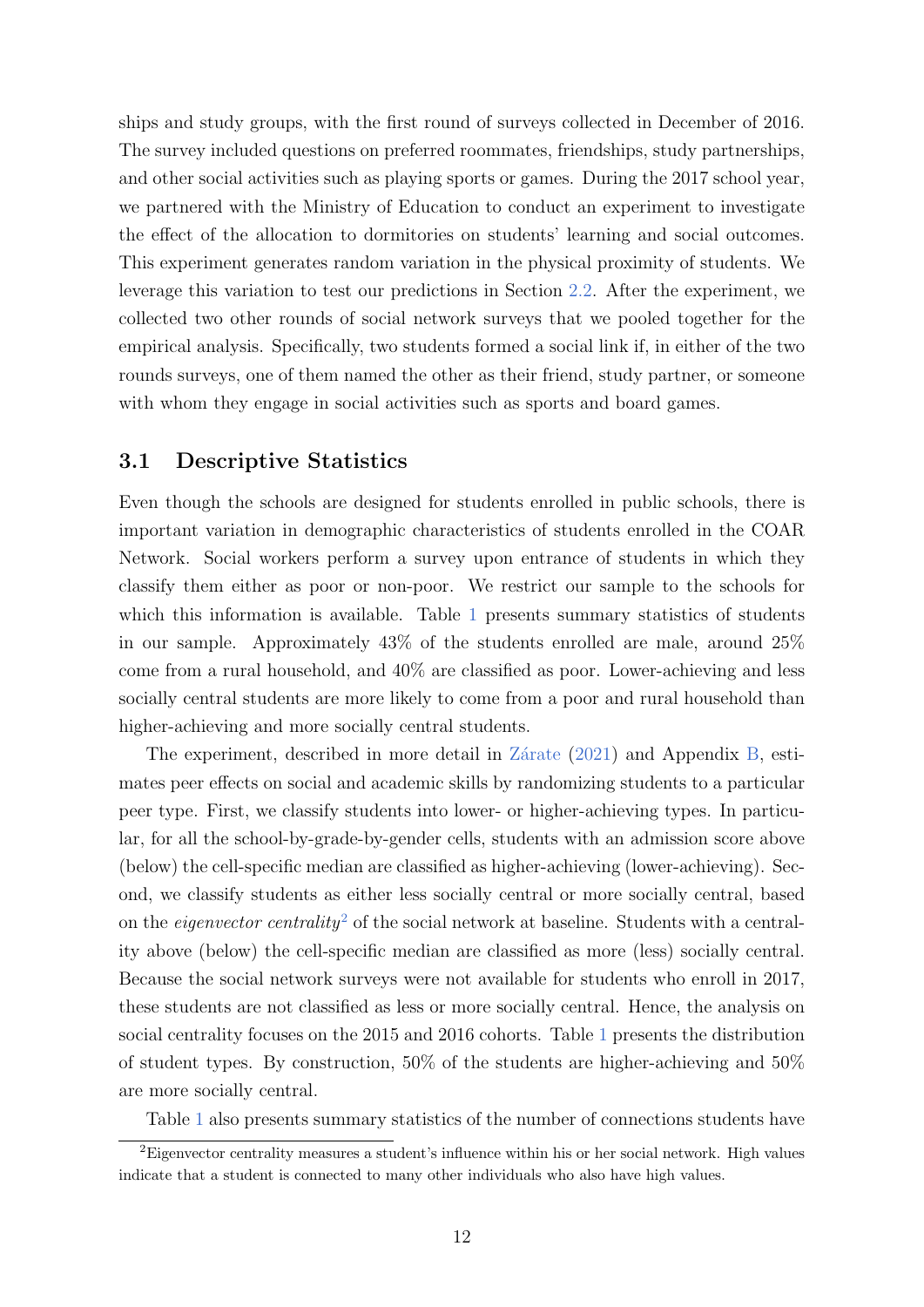after the experiment. We consider two students to be connected if either of them names the other as a friend, a study partner, or someone with whom they play sports or engage in other social activities. On average, a student has 10.5 friends, 6.6 study partners, and 8.2 social activities partners. These account for a total of 14.15 connections. Columns 2 and 3 show that poor and non-poor students have a similar number of links. Columns 4 and 5 show that lower-achieving students have approximately 0.5 fewer connections than higher-achieving students. Although not surprising, the most striking comparison is in columns 6 and 7: less-central students have, on average, 3.5 fewer connections than the more-central students.

#### 3.2 Diagnosing Homophily

In light of Result [2,](#page-8-1) we explore whether social networks exhibit homophily by poverty, academic achievement, and centrality. We estimate the following equation:

<span id="page-13-0"></span>
$$
y_{ic} = \alpha + \beta_1 \text{poor}_{ic} + \beta_2 \text{lower-achieving}_{ic} + \beta_3 \text{less-central}_{ic} + \gamma_c + \delta y_{ic_{t-1}} + \varepsilon_{ic}, \quad (4)
$$

where  $y_{ic}$  is the number of connections of individual i in cell c, given by the combination of school, cohort, and gender. Our outcomes include the total number of connections a student has after the intervention, as well as the number of connections with students of different types. The variables  $\text{poor}_{ic}$ , lower-achieving<sub>ic</sub>, and less-central<sub>ic</sub> are dummy variables that take the value of one when individual  $i$  is poor, lower-achieving, and less central, respectively. We control for the number of connections at baseline  $y_{ic_{t-1}}$ , and include cell fixed effects. Finally,  $\varepsilon_{ic}$  is an error term.

Table [2](#page-19-0) reports the estimates of Equation [\(4\)](#page-13-0). The first column reports the estimates on the total number of connections. The results show that poor students have on average 0.5 fewer connections than non-poor students. While lower-achieving students have on average 0.22 fewer links, this difference is statistically indistinguishable from zero. Less central students have 1.15 fewer links than more central students, and this difference is statistically different from zero.

In general, students have more connections with those similar to them. Columns 2 and 3 show that while poor and non-poor students have a similar number of connections with other poor students, there is a difference of 0.66 links (p-value< 0.001) with non-poor students. Columns 4 and 5 show that compared to higher-achieving students, lower-achieving students have around 1.05 more links with other lower-achieving students and around 1.25 fewer links with higher-achieving students. Finally, the results in column 6 and 7 show that compared to the more-central students, less-central students form around 0.23 more links (p-value= 0.035) with other less-central peers and 1.07 fewer links (p-value  $\lt$  0.001) with more-central peers. Overall, this evidence shows that social networks exhibit homophily in academic achievement, poverty, and social centrality.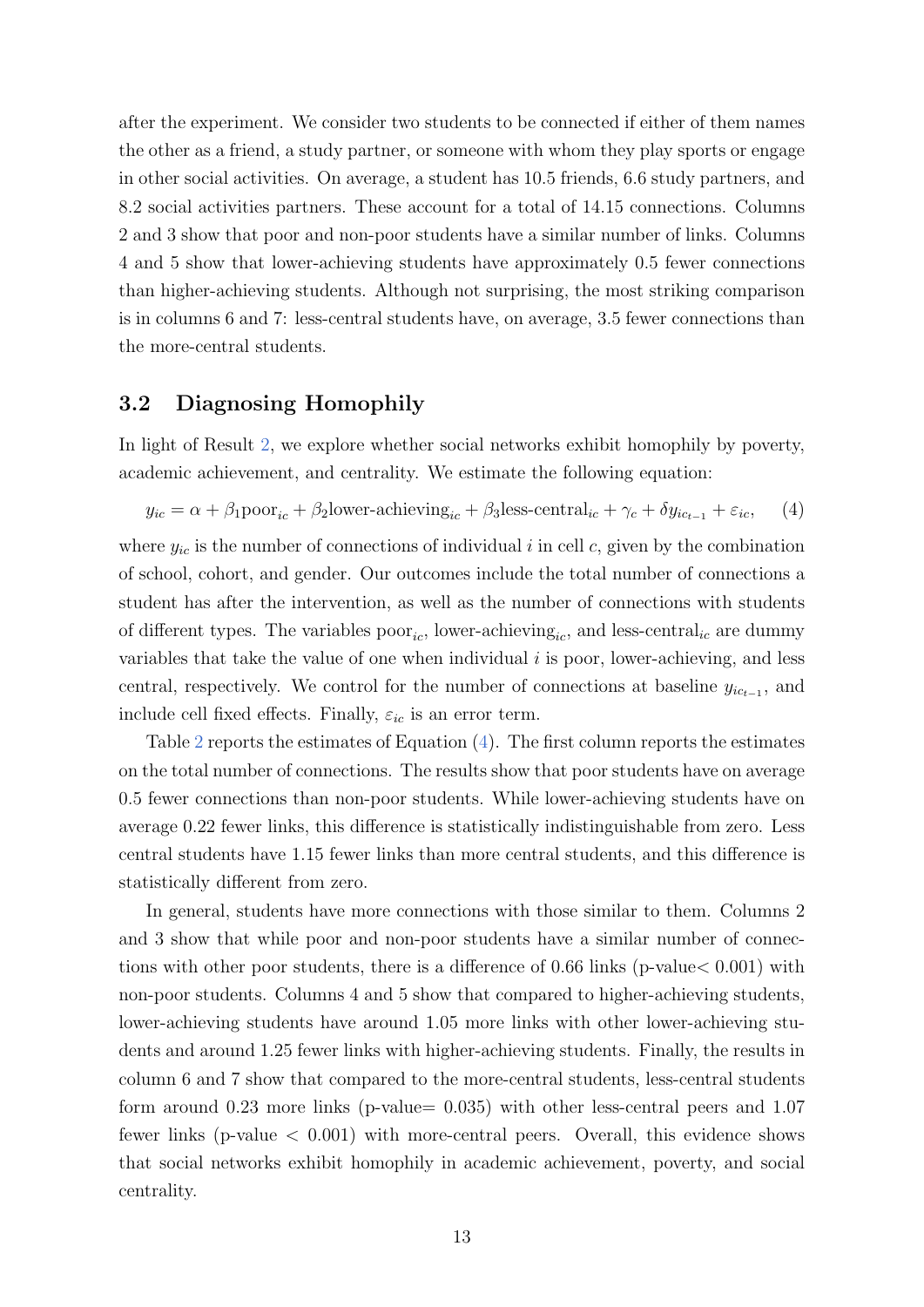#### 4 The Role of Proximity

#### 4.1 Random Variation in Proximity

The experiment generates random variation in the physical proximity of two students in the allocation to dormitories. In particular, students' names were randomly sorted on a list, and the schools follow the list to allocate students to specific beds in the dormitories. The position of a student on the list depends on the type of the student (the combination of their academic achievement and social centrality) and the type of peer that they are randomly assigned. The order on the list predicts the physical distance between two students in dormitories. The details of this design are explained in Appendix [B](#page-27-0) and in Zárate  $(2021)$ .

We verified compliance of the experiment by comparing the lists we sent to the schools with the final allocation to dormitories. We corroborate whether school authorities followed the protocols by estimating the following equation on the likelihood that two students are neighbors in dormitories:

<span id="page-14-2"></span>
$$
y_{ij} = \alpha + \gamma l_{ij}^d + \omega' X_{ij} + \phi_i + \phi_j + \theta_{g_i, g_j} + \theta_{\tau_i, \tau_j} + \varepsilon_{ij},
$$
\n
$$
\tag{5}
$$

where  $y_{ij}$  is a dummy variable equal to one when students i and j are direct neighbors in the allocation to dormitories.<sup>[3](#page-14-0)</sup> The variable  $l_{ij}^d$  is a dummy variable equal to one when student  $j$  is in the neighborhood of size  $d$  of student  $i$  according to the list that schools followed to assign students to dormitories. That is:

$$
l_{ij}^d = \begin{cases} 1 & \text{if } distance(i, j) \leq d, \\ 0 & \text{otherwise.} \end{cases}
$$

We control for individual fixed effects  $\phi_i$ ,  $\phi_j$ , and also for the combination of gender fixed effects,  $\theta_{g_i,g_j}$ <sup>[4](#page-14-1)</sup>, as students are more likely to befriend peers of their same gender. Likewise, as part of the experimental design, students were more likely to be allocated to peers of the same type, so we also control for the combination of type fixed effects  $\theta_{\tau_i,\tau_j}$ . Finally,  $\varepsilon_{ij}$  is an error term. We cluster the standard errors at the network (school-by-grade) level.

Panel A of Figure [1](#page-21-0) presents the estimates for  $d \in \{1, \ldots, 9\}$ . The distance on the list predicts that students become neighbors in dormitories, which confirms that schools followed the list to assign students in the dormitories. Panel B presents the interaction of the neighborhood's size dummies with being a first-year. There is no difference in

<span id="page-14-0"></span><sup>&</sup>lt;sup>3</sup>As there is variation in the size of dormitories, we define neighbors as follows: (i) for schools with dorm size less or equal to five, neighbors are roommates; (ii) for schools with larger dormitories, neighbors are students in the same bunk bed or in the adjacent bunk beds.

<span id="page-14-1"></span><sup>&</sup>lt;sup>4</sup>These fixed effects correspond to whether students i and j are both female, both male, or one is a female and the other one a male.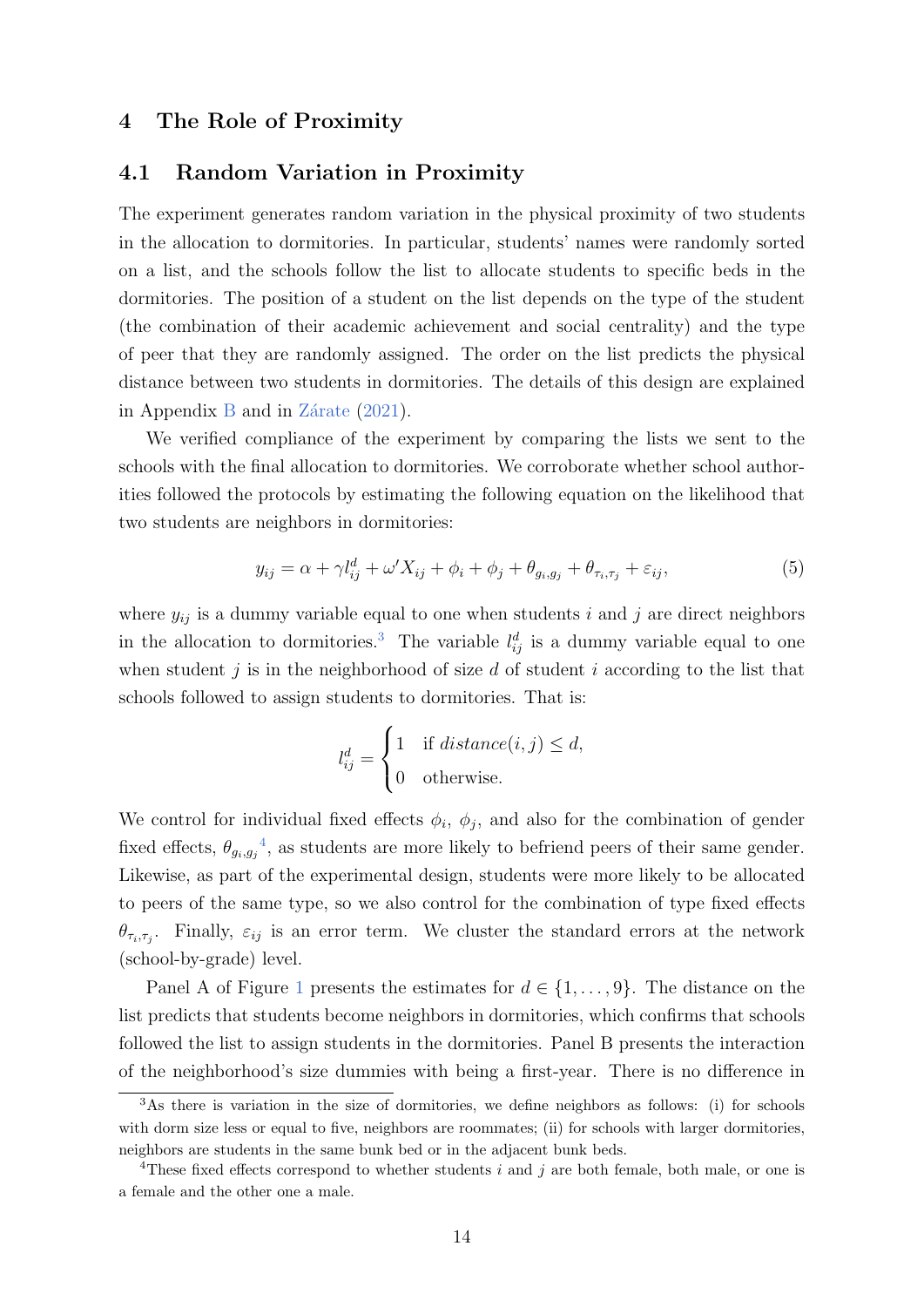how the distance on the list impacts the likelihood of being neighbors for first-years versus the other cohorts.

We also estimate Equation [\(5\)](#page-14-2) on the likelihood that individuals i and j form of social interactions before and after the intervention. We define  $y_{ij}$  as a dummy variable equal to one when i and j form a social connection. We report the results for  $d = 1$ in Table [3.](#page-20-0) Panel A of Table [3](#page-20-0) shows that being adjacent on the list does not predict social interactions before the intervention. This is consistent with the location on the list being random and therefore independent of baseline connections. In contrast, Panel B of Table [3](#page-20-0) shows that being adjacent on the list increases the likelihood of friendships by 12.8 percentage points, study partnerships by 8.4 percentage points, and social partnerships by 11.1 percentage points after the intervention. All of these estimates are statistically different from zero at the 99% level. These impacts account for a total increase of 16.6 percentage points (p-value  $< 0.01$ ) on any of these social interactions. These results are consistent with the predictions of Result [1.](#page-8-0)

We also include an interaction term between adjacency and a dummy variable for first-year students. We include this interaction as first-years did not know each other before the intervention and the lists were also for the allocation to classrooms. Overall, the effects are more pronounced for first-year students, consistent with higher proximity impacts when students have not formed previous social links and they share the same classroom. For example, column 4 shows that the impact of adjacency on social interactions is higher by 23.6 percentage points (p-value  $< 0.01$ ) for first-years. As seen in Panel B of Figure [1,](#page-21-0) these differences are not driven by higher compliance of the lists in dormitory assignments for first-years.

#### 4.2 Heterogeneity under Learning-Based Homophily

We now explore whether there are heterogeneous effects of proximity by students' characteristics. In particular, we consider whether students from different poverty statuses, achievement levels, and centrality at baseline form more or less social connections with their neighbors than students that share these characteristics. Result [3](#page-8-2) predicts that under learning-based homophily, the effect of proximity is higher for neighbors of different characteristics. As discussed in Section [2.3,](#page-9-0) we would expect the opposite conclusion under preference-based homophily.

To empirically verify Result [3,](#page-8-2) we estimate the following equation:

<span id="page-15-0"></span>
$$
y_{ij} = \alpha + \beta_p D_p + \beta_a D_a + \beta_s D_s +
$$
  
\n
$$
\gamma l_{ij}^d + \delta_p l_{ij}^d \times D_p + \delta_a l_{ij}^d \times D_a + \delta_s l_{ij}^d \times D_s +
$$
  
\n
$$
\omega' X_{ij} + \phi_i + \phi_j + \theta_{gi, gj} + \theta_{\tau_i, \tau_j} + \varepsilon_{ij},
$$
\n(6)

where  $D_p$ ,  $D_a$ , and  $D_s$  are dummy variables equal to one when students have a different poverty status, achievement level, and centrality at baseline, respectively. The remain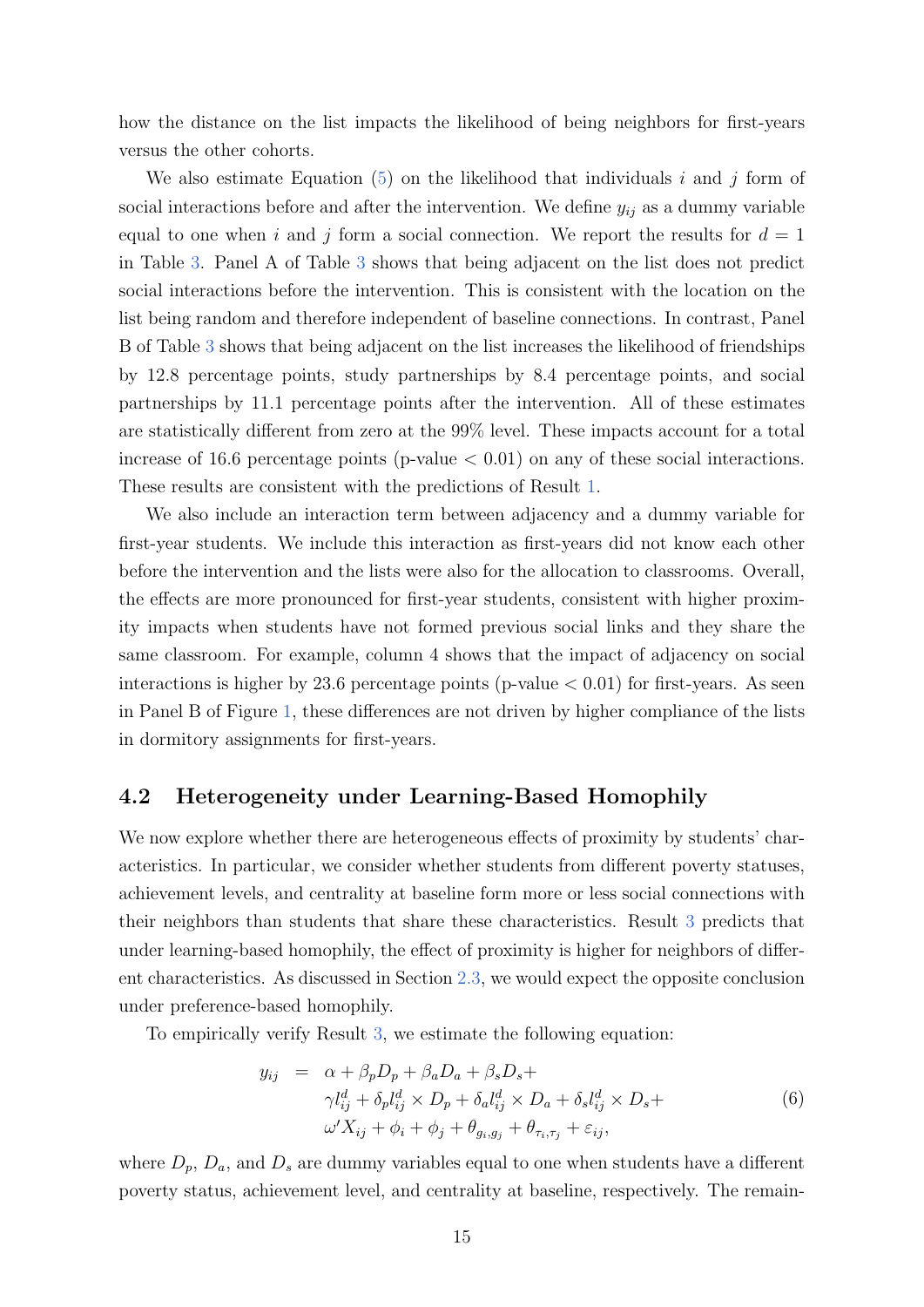ing variables and parameters are as in Equation [\(5\)](#page-14-2). The parameters  $\beta \in {\beta_p, \beta_a, \beta_s}$ capture whether social networks exhibit homophily. Specifically, when  $\beta < 0$  students of different types are less likely to form social interactions.

Our parameters of interest are  $\delta \in \{\delta_p, \delta_a, \delta_s\}$ , which capture whether the effect of proximity is weaker or stronger when students are of a different type. Learning-based homophily predicts that  $\delta > 0$ , whereas preference-based homophily predicts  $\delta < 0$ .

Panel C of Table [3](#page-20-0) reports the estimates of Equation [\(6\)](#page-15-0). First, consistent with the results in Table [2,](#page-19-0) the estimates show that social networks exhibit homophily. Column 4 shows that students with a different poverty status, achievement, and centrality are 0.8, 1.9, and 1.1 percentage points less likely to form social interactions. These estimates are all statistically significant at the 99% level and reduce the likelihood of social interactions between 7% and 17% of the sample mean.

The estimates in Panel C of Table [3](#page-20-0) reject a theory of preference-based homophily. The results on academic achievement and poverty are consistent with learning-based homophily. The impact of being adjacent on the list is higher by 2.7 percentage points (p-value 0.072) for students from a different poverty status. Likewise, the impact of being adjacent on the list is higher for students from different academic achievement levels (3.3 percentage points, p-value 0.018). The point estimate for students with a different centrality is also positive, although not statistically significantly different from zero.

#### 4.3 Larger Neighborhoods

In our estimates of Equation [\(6\)](#page-15-0) so far, we reported the impact of being adjacent on the list. That is,  $l_{ij}^d = 1$  if and only if i and j are immediate neighbors of each other in the list. In this section, we consider larger *neighborhoods* and consider  $i$  and  $j$  to be neighbors if they are within a distance  $d \in \{1, \ldots, 9\}$  of each other on the list. We present the estimates of Equation  $(6)$  with values of d larger than one.

Panel A of Figure [2](#page-22-0) shows that for larger neighborhoods, proximity still has a positive and highly significant effect on social connections. As expected, there is also a decreasing pattern of how distance on the list affects social connections. While being adjacent on the list (a neighborhood of size 1) increases social connections by 14 percentage points, being in a neighborhood of size 9 increases the likelihood of interaction by 9 percentage points.

Panels C to E of Figure [2](#page-22-0) report heterogeneous effects of distance by students' characteristics. Similar to the case of  $d = 1$ , the results are consistent with a model of learning-based homophily. Students with a different poverty status are more likely to form social connections. In fact, this effect is greater (around 4 percentage points) and statistically significant at the 95% level when considering larger neighborhoods.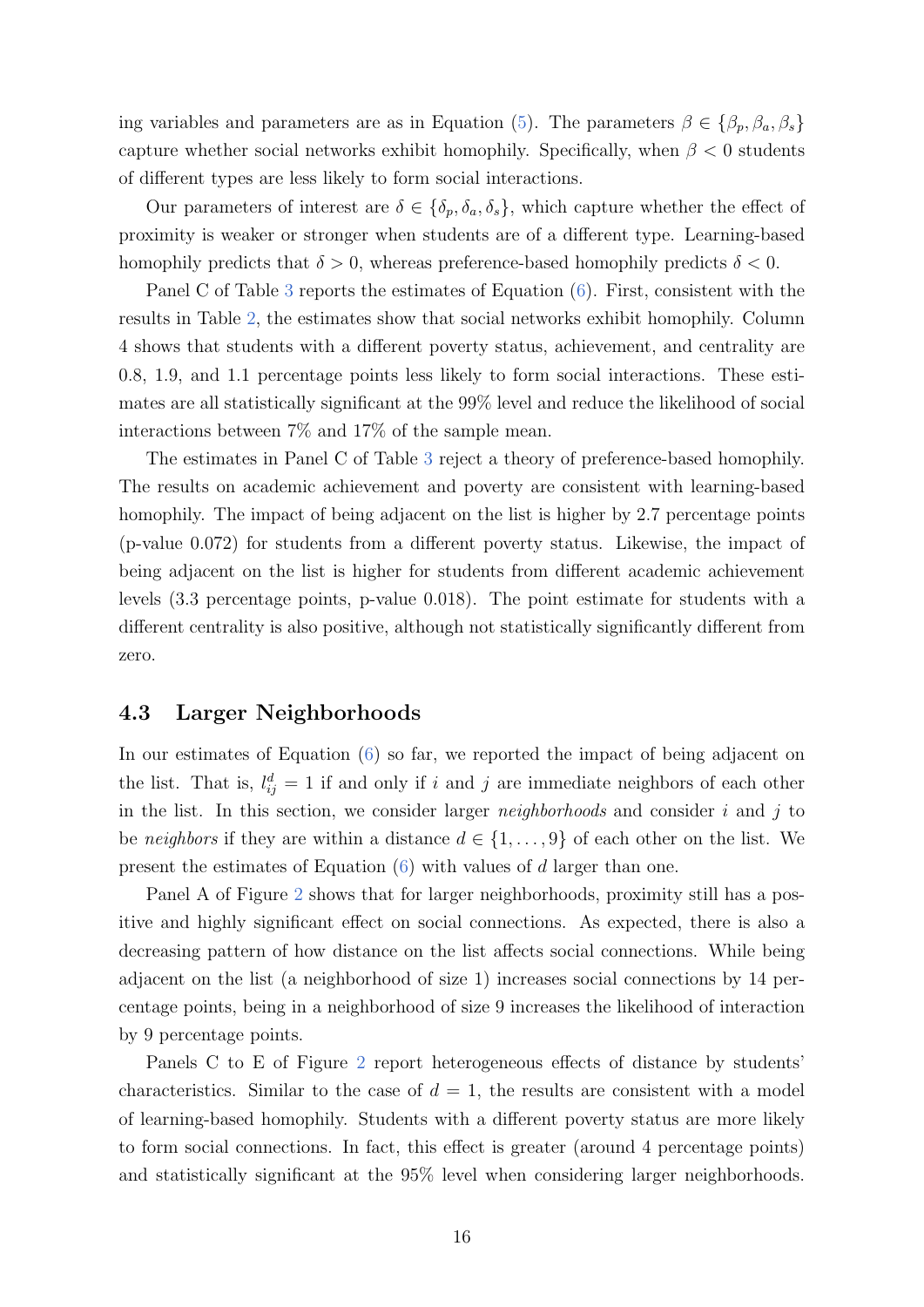The heterogeneous effect by different academic achievement levels is slightly lower but still statistically significant for larger neighborhoods. Although estimates are positive for students with different social centrality at baseline, these impacts are statistically indistinguishable from zero.

## 5 Conclusion

This paper introduces a learning-based model of friendship formation that can explain patterns of homophily in social networks. In contrast to preference-based homophily, the model predicts that physical proximity and similarity are substitutes when students decide how to form social connections. Hence, the effect of proximity would be larger for dissimilar students.

We corroborate the model by leveraging an experiment at selective boarding schools in Peru that generates random variation on the physical proximity between students. We interpret this variation as changes in the cost of forming social connections. The empirical results show that social networks exhibit homophily along poverty, academic achievement, and baseline social centrality. However, the effect of proximity on social interactions is larger for students with different poverty statuses and academic achievement levels.

Considering the effects of within-school policy variation is also vital to understand the consequences of school integration policies. Even though social networks in the COAR Network exhibit homophily, policies that foster diversity by mixing students of different types in dormitories can enhance the structure of more diverse social networks.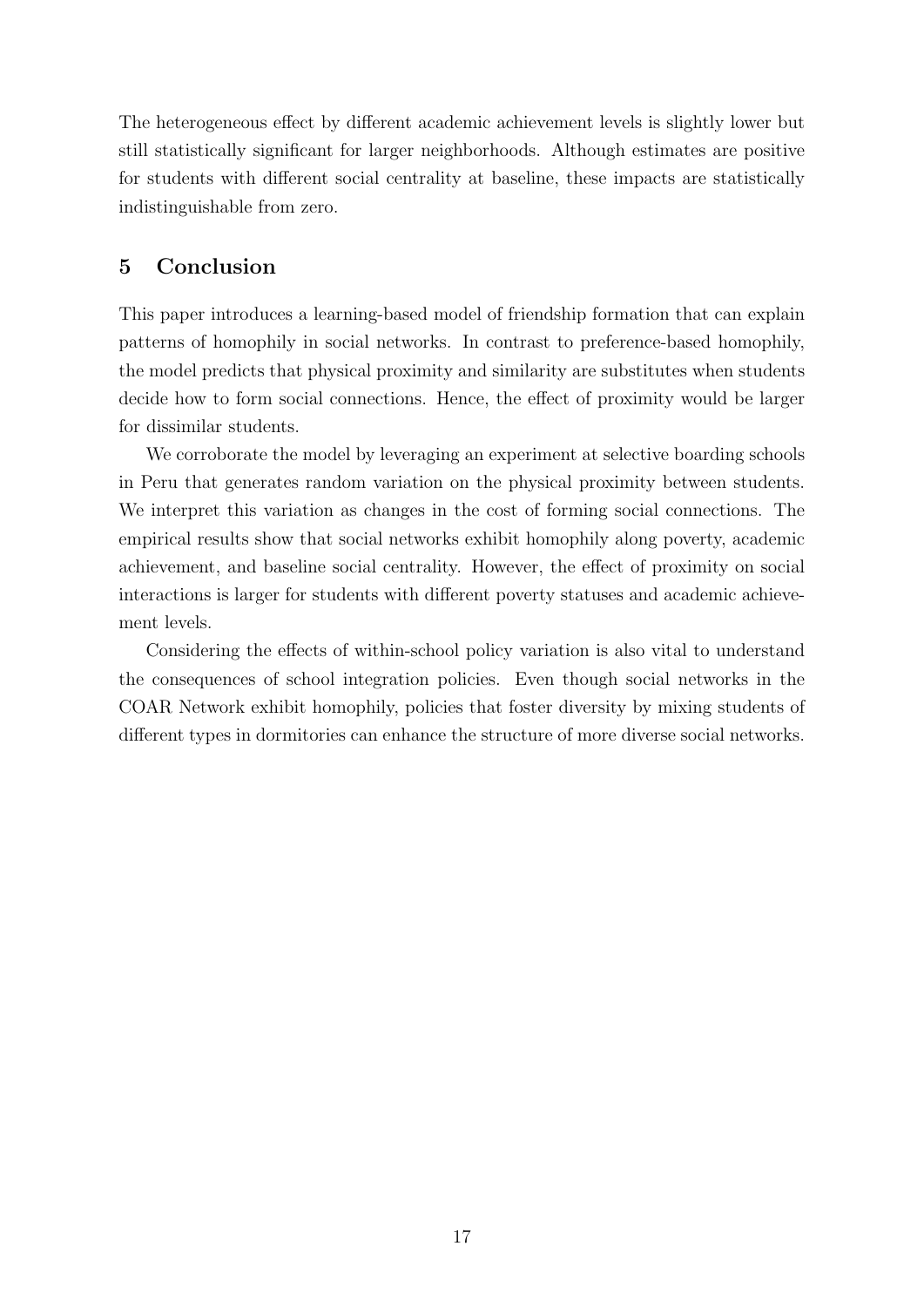| Variable                                  | All students | By poverty    |                   | By Academic Achievement |                  | By Social Centrality |              |
|-------------------------------------------|--------------|---------------|-------------------|-------------------------|------------------|----------------------|--------------|
|                                           |              | Poor students | Non-poor students | Lower-achieving         | Higher-achieving | Less central         | More central |
|                                           | (1)          | (2)           | (3)               | (4)                     | (5)              | (6)                  | (7)          |
| Demographics                              |              |               |                   |                         |                  |                      |              |
| Male $(\%)$                               | 0.43         | 0.44          | 0.43              | 0.43                    | 0.43             | 0.41                 | 0.40         |
| Rural $(\%)$                              | 0.25         | 0.43          | 0.14              | 0.29                    | 0.21             | 0.29                 | 0.23         |
| Poor $(\%)$                               | 0.39         | 1.00          | 0.00              | 0.44                    | 0.35             | 0.44                 | $0.38\,$     |
|                                           |              |               |                   |                         |                  |                      |              |
| Network variables                         |              |               |                   |                         |                  |                      |              |
| Connections                               | 14.15        | 14.20         | 14.12             | 13.93                   | 14.37            | 11.51                | 14.97        |
|                                           | (6.85)       | (6.23)        | (7.22)            | (6.90)                  | (6.78)           | (5.55)               | (5.99)       |
| Connections with poor students            | 5.56         | 6.93          | 4.66              | 5.64                    | 5.47             | 4.88                 | 6.11         |
|                                           | (4.11)       | (4.41)        | (3.63)            | (4.16)                  | (4.05)           | (3.81)               | (4.48)       |
| Connections with lower-achieving students | 7.03         | 7.27          | 6.88              | 7.53                    | 6.53             | 5.76                 | 7.34         |
|                                           | (4.25)       | (3.98)        | (4.41)            | (4.57)                  | (3.84)           | (3.31)               | (3.57)       |
| Connections with less central students    | 9.58         | 9.43          | 9.68              | 9.50                    | 9.66             | 5.76                 | 5.96         |
|                                           | (7.23)       | (6.73)        | (7.53)            | (7.21)                  | (7.25)           | (3.24)               | (3.34)       |
| N                                         | 5,467        | 2,153         | 3,314             | 2,732                   | 2,735            | 1,696                | 1,687        |

Table 1: Summary Statistics

<span id="page-18-0"></span>Notes: This table reports summary statistics for demographic characteristics and the total number of connections students have with their peers. The demographic characteristics include whether the student is <sup>a</sup> male, whether they come from <sup>a</sup> rural household, or from <sup>a</sup> household classified as poor. Column 1 reports the statistics for all students enrolled at the COAR Network in 2017. Columns 2 and 3 classifies students by poverty status, columns 4 and 5 by academic achievement,and columns 6 and 7 by baseline social centrality. The standard deviations are in parenthesis.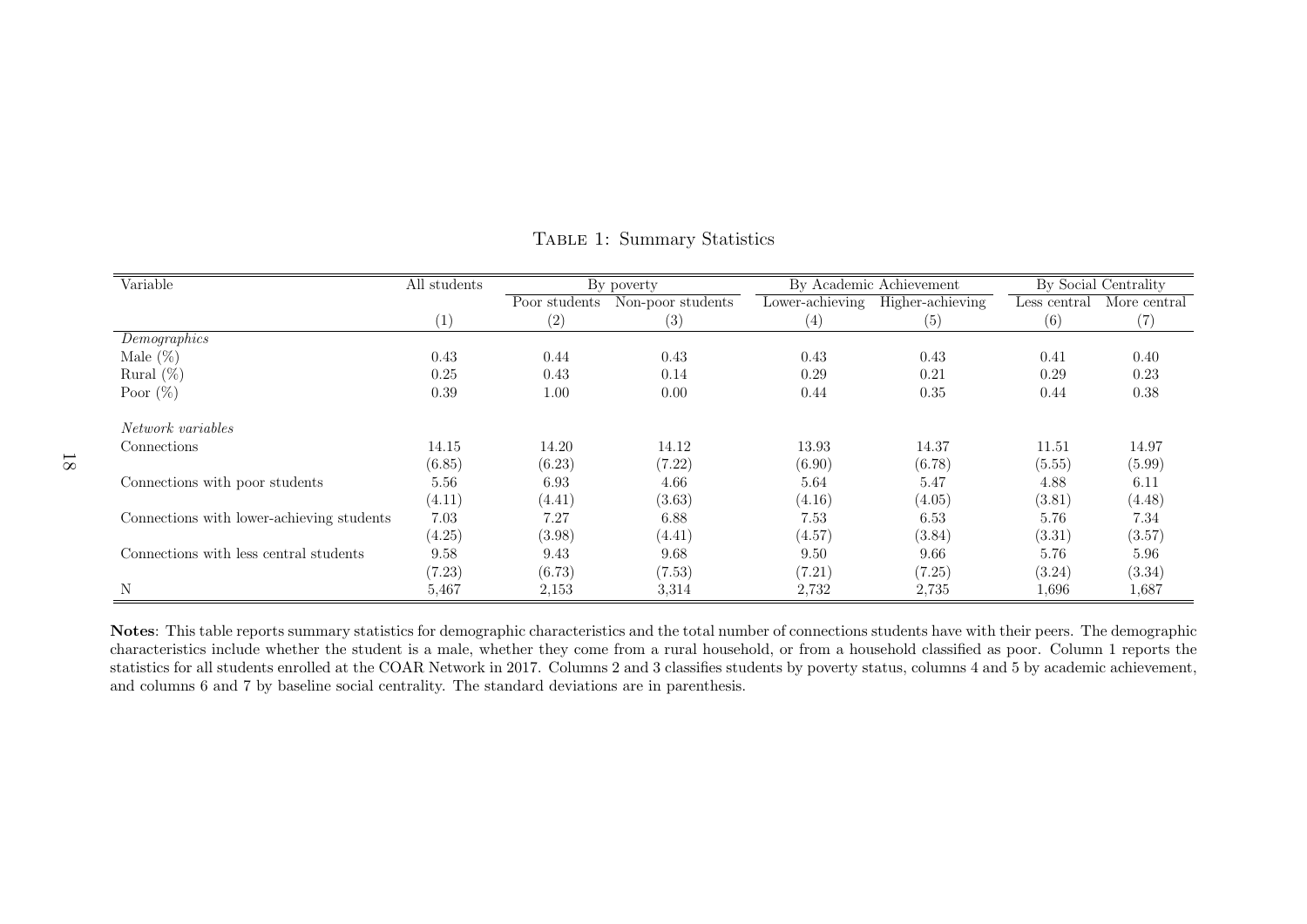|                 | Number of connections with: |                   |                   |                 |                  |              |              |
|-----------------|-----------------------------|-------------------|-------------------|-----------------|------------------|--------------|--------------|
|                 | All students                | Poor students     | Non-poor students | Lower-achieving | Higher-achieving | Less central | More central |
|                 | 1)                          | $\left( 2\right)$ | (3)               | (4)             | (5)              | (6)          |              |
| Poor            | $-0.527**$                  | 0.138             | $-0.660***$       | $-0.050$        | $-0.469***$      | $-0.464**$   | $-0.038$     |
|                 | (0.168)                     | (0.085)           | (0.118)           | (0.113)         | (0.106)          | (0.143)      | (0.075)      |
| Lower-achieving | $-0.220$                    | $0.167**$         | $-0.381***$       | $1.051***$      | $-1.265***$      | $-0.071$     | $-0.131*$    |
|                 | (0.154)                     | (0.077)           | (0.108)           | (0.101)         | (0.097)          | (0.131)      | (0.071)      |
| Less central    | $-1.153***$                 | $-0.276**$        | $-0.681***$       | $-0.451***$     | $-0.594***$      | $0.228**$    | $-1.074***$  |
|                 | (0.247)                     | (0.098)           | (0.168)           | (0.121)         | (0.137)          | (0.101)      | (0.163)      |
| Mean            | 14.15                       | 5.56              | 8.59              | 7.03            | 7.12             | 9.58         | 4.56         |
| N               | 5.467                       | 5,467             | 5,467             | 5.467           | 5,467            | 5.467        | 5,467        |

<span id="page-19-0"></span>Table 2: Estimates of Students' Characteristics on Number and Type of Connections

Notes: This table reports estimates of the impact of students' characteristics on the number and type of connections. Specifically, the estimates show how poor, lower-achieving, and less socially central students have different connections and links with specific types of students. Standard errors are clustered at thepeer-group-type-by-student-type level; \*\*\* p-value<0.01, \*\* p-value<0.05, \* p-value<0.1.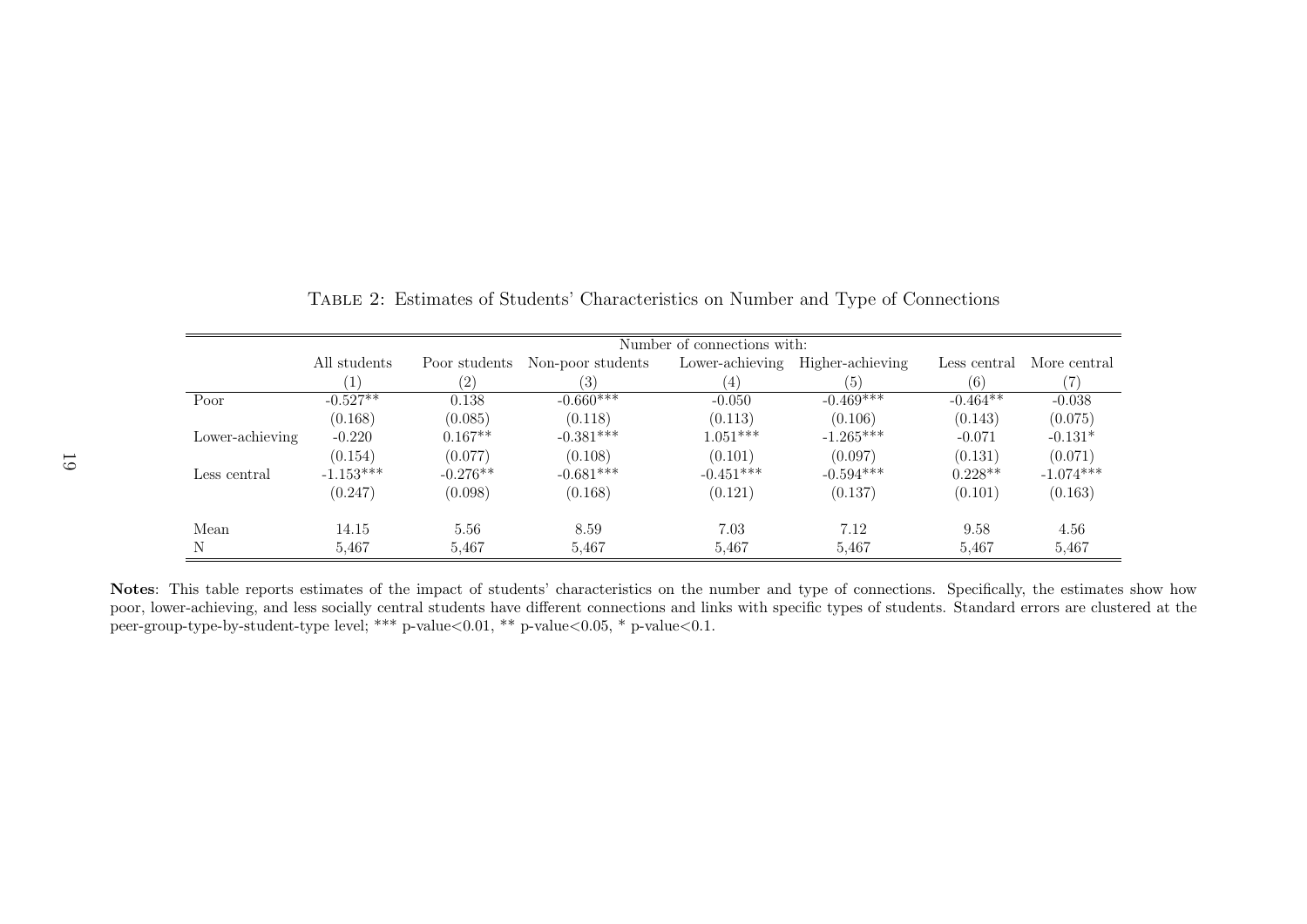<span id="page-20-0"></span>

| Dependent variable:                                         | Friendships                     | Study groups | Social activities | Any connection      |  |  |
|-------------------------------------------------------------|---------------------------------|--------------|-------------------|---------------------|--|--|
|                                                             | (1)                             | (2)          | (3)               | (4)                 |  |  |
| Panel A: Connections at Baseline                            |                                 |              |                   |                     |  |  |
| Adjacent                                                    | 0.004                           | 0.002        | $0.010*$          | 0.007               |  |  |
|                                                             | (0.005)                         | (0.005)      | (0.005)           | (0.006)             |  |  |
|                                                             |                                 |              |                   |                     |  |  |
| Mean                                                        | 0.04                            | 0.02         | 0.03              | 0.06                |  |  |
| N                                                           | 213,799                         | 213,799      | 213,799           | 213,799             |  |  |
|                                                             |                                 |              |                   |                     |  |  |
|                                                             | Panel B: Connections at Endline |              |                   |                     |  |  |
| Adjacent                                                    | $0.128***$                      | $0.084***$   | $0.111***$        | $0.166***$          |  |  |
|                                                             | (0.013)                         | (0.009)      | (0.010)           | (0.014)             |  |  |
| Adjacent $\times$ first years                               | $0.210***$                      | $0.188***$   | $0.195***$        | $0.236***$          |  |  |
|                                                             | (0.038)                         | (0.030)      | (0.030)           | (0.039)             |  |  |
|                                                             |                                 |              |                   |                     |  |  |
| Mean                                                        | 0.08                            | 0.05         | 0.07              | 0.11                |  |  |
| N                                                           | 348,079                         | 348,079      | 348,079           | 348,079             |  |  |
|                                                             |                                 |              |                   |                     |  |  |
|                                                             | Panel C: Heterogeneous Effects  |              |                   |                     |  |  |
| Adjacent                                                    | $0.113***$                      | $0.071***$   | $0.101***$        | $0.143***$          |  |  |
|                                                             | (0.016)                         | (0.012)      | (0.014)           | (0.018)             |  |  |
| Adjacent $\times$ first years                               | $0.207***$                      | $0.185***$   | $0.196***$        | $0.237***$          |  |  |
|                                                             | (0.038)                         | (0.031)      | (0.030)           | (0.039)             |  |  |
| Different poverty status                                    | $-0.007***$                     | $-0.003***$  | $-0.007***$       | $-0.008***$         |  |  |
|                                                             | (0.001)                         | (0.001)      | (0.001)           | (0.002)             |  |  |
| Different achievement level                                 | $-0.016***$                     | $-0.011***$  | $-0.011***$       | $-0.019***$         |  |  |
|                                                             | (0.002)                         | (0.002)      | (0.002)           | (0.003)             |  |  |
|                                                             | $-0.011***$                     | $-0.007***$  | $-0.011***$       | $-0.011***$         |  |  |
| Different social centrality                                 |                                 |              |                   |                     |  |  |
|                                                             | (0.002)                         | (0.001)      | (0.002)           | (0.002)<br>$0.027*$ |  |  |
| Adjacent $\times$ different poverty status                  | 0.015                           | 0.012        | 0.012             |                     |  |  |
|                                                             | (0.014)                         | (0.011)      | (0.015)           | (0.015)             |  |  |
| $\text{Adjacent} \times \text{different achievement level}$ | $0.032**$                       | $0.030**$    | 0.014             | $0.033**$           |  |  |
|                                                             | (0.013)                         | (0.014)      | (0.013)           | (0.014)             |  |  |
| Adjacent $\times$ different social centrality               | $-0.002$                        | $-0.007$     | 0.006             | 0.008               |  |  |
|                                                             | (0.016)                         | (0.013)      | (0.016)           | (0.016)             |  |  |
|                                                             |                                 |              |                   |                     |  |  |
| Mean                                                        | 0.08                            | 0.05         | 0.07              | 0.11                |  |  |
| Ν                                                           | 348,079                         | 348,079      | 348,079           | 348,079             |  |  |

|  | TABLE 3: The Impact of Proximity on Social Interactions |  |
|--|---------------------------------------------------------|--|
|  |                                                         |  |

Notes: This table reports the impact of being adjacent on the list on social interactions at the dyad level. Panel A presents the estimates on connections before the intervention, Panel B presents the estimates on connections after the intervention, and Panel C heterogeneous effects of being neighbors by students' covariates. All estimations control for school-by-grade-by-gender and individual fixed effects. Standard errors are clustered at the network (school-by-grade) level; \*\*\* p-value < 0.01, \*\* p-value  $< 0.05$ , \* p-value  $< 0.1$ .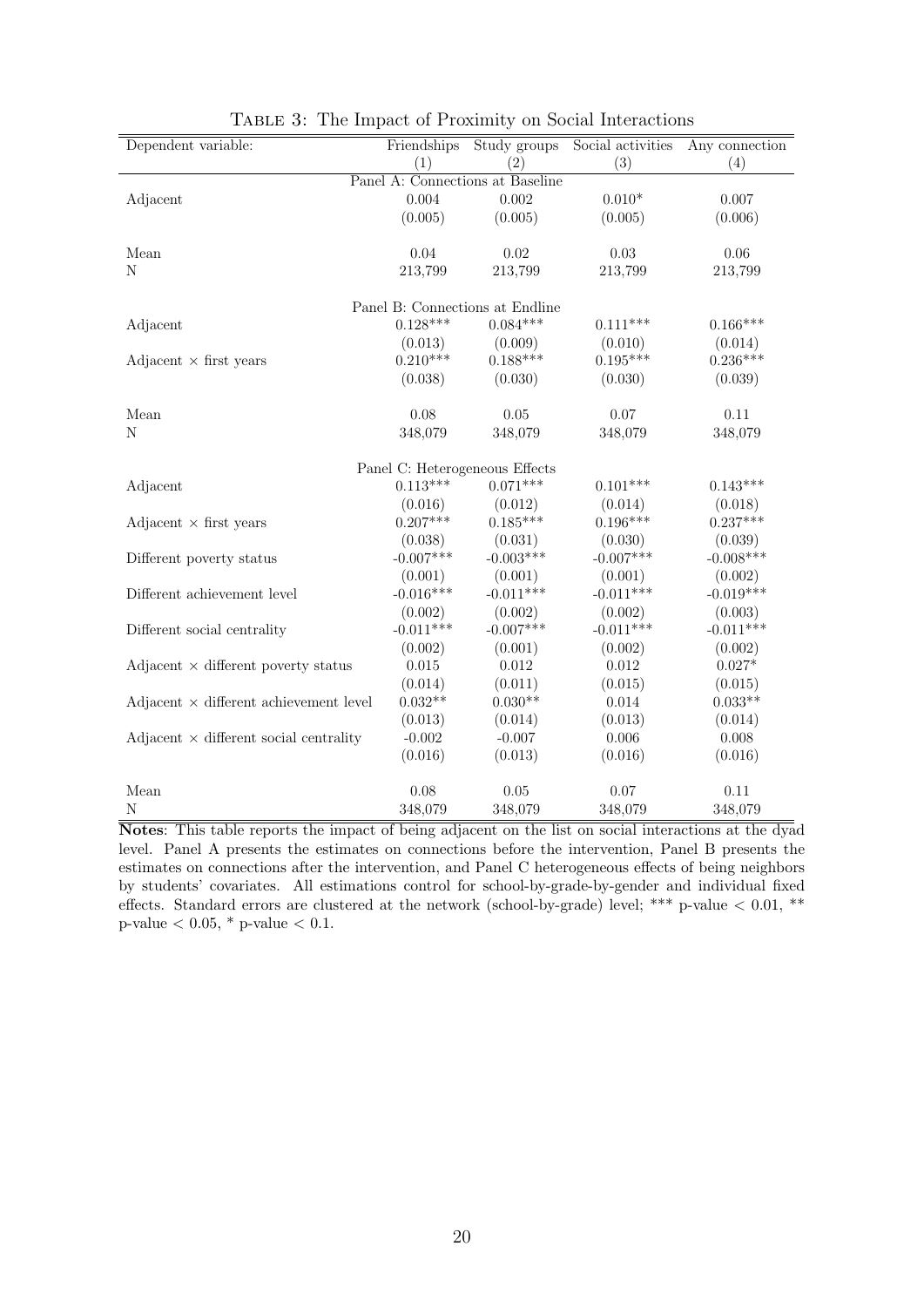<span id="page-21-0"></span>

Notes: This figure presents estimates of Equation [\(5\)](#page-14-2) for different values of distance on the list, d. Panel A shows the direct effect of being at a distance less or equal to d on the list, and Panel B presents the differentiated effect for first-year students.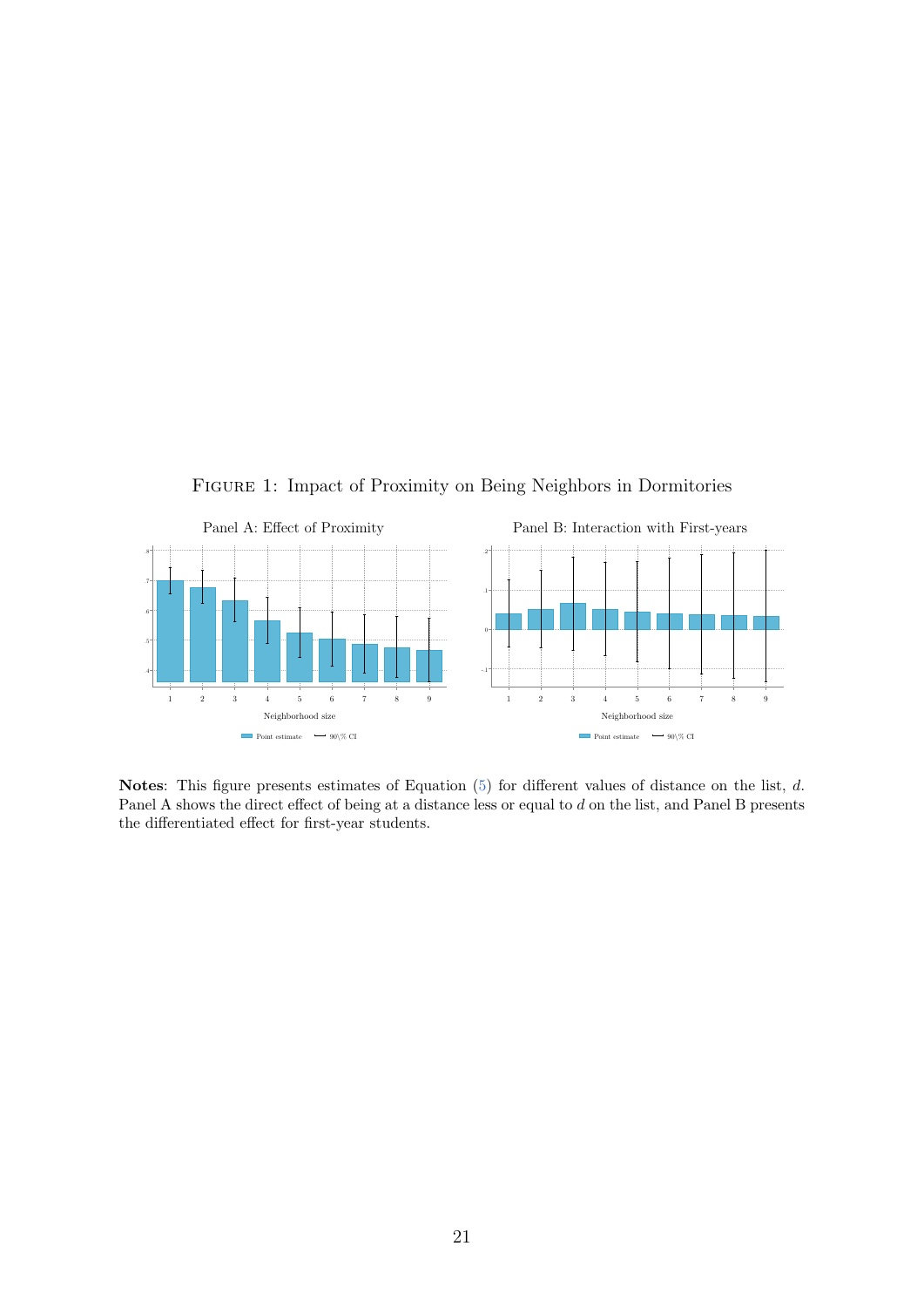

<span id="page-22-0"></span>Figure 2: Heterogeneous Effects of Proximity on Social Interactions for Other Values of Distance

Notes: This figure presents estimates of Equation  $(6)$  at different values of distance on the list, d. Panel A shows the direct effect of being at a distance less or equal to d on the list, and Panel B presents the differentiated effect for first-year students. Panels C, D, and E report the interaction with whether students have a different poverty status, academic achievement, and social centrality, respectively.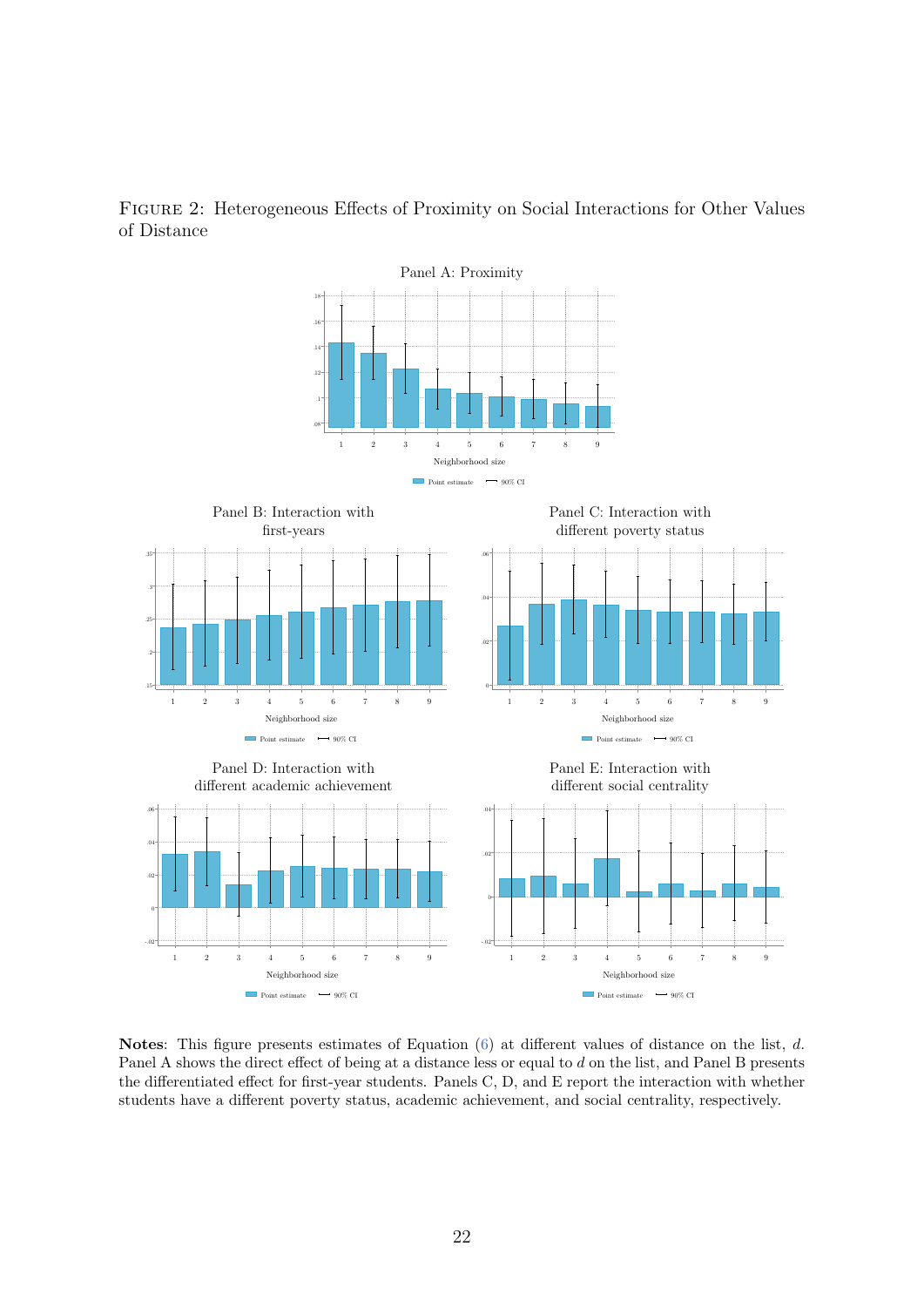#### References

- <span id="page-23-7"></span>Baccara, Mariagiovanna and Leeat Yariv (2013) "Homophily in Peer Groups," American Economic Journal: Microeconomics, Vol. 5, No. 3, pp. 69–96.
- <span id="page-23-8"></span>Bardhi, Arjada, Yingni Guo, and Bruno Strulovici (2020) "Early-Career Discrimination: Spiraling or Self-Correcting?" Working Paper, URL: [https://www.arjadabardhi.](https://www.arjadabardhi.com/research) [com/research](https://www.arjadabardhi.com/research).
- <span id="page-23-5"></span>Boisjoly, Johanne, Greg J. Duncan, Michael Kremer, Dan M. Levy, and Jacque Eccles (2006) "Empathy or Antipathy? The Impact of Diversity," American Economic Review, Vol. 96, No. 5, pp. 1890–1905.
- <span id="page-23-0"></span>Caldwell, Sydnee and Nikolaj Harmon (2019) "Outside Options, Bargaining, and Wages: Evidence from Coworker Networks," Working Paper, URL: [https://www.](https://www.sydneecaldwell.com/research) [sydneecaldwell.com/research](https://www.sydneecaldwell.com/research).
- <span id="page-23-11"></span>Carley, Kathleen and Michael Palmquist (1992) "Extracting, Representing, and Analyzing Mental Models," Social Forces, Vol. 70, No. 3, pp. 601–636.
- <span id="page-23-2"></span>Carrell, Scott E., Bruce I. Sacerdote, and James E. West (2013) "From Natural Variation to Optimal Policy? The Importance of Endogenous Peer Group Formation," Econometrica, Vol. 81, No. 3, pp. 855–882.
- <span id="page-23-1"></span>Currarini, Sergio, Matthew O. Jackson, and Paolo Pin (2009) "An Economic Model of Friendship: Homophily, Minorities, and Segregation," Econometrica, Vol. 77, No. 4, pp. 1003–1045.
- <span id="page-23-4"></span>(2010) "Identifying the Roles of Race-Based Choice and Chance in High School Friendship Network Formation," Proceedings of the National Academy of Sciences, Vol. 107, No. 11, pp. 4857–4861.
- <span id="page-23-9"></span>Keller, Godfrey and Sven Rady (2010) "Strategic Experimentation with Poisson Bandits," Theoretical Economics, Vol. 5, No. 2, pp. 275–311.
- <span id="page-23-10"></span> $(2015)$  "Breakdowns," *Theoretical Economics*, Vol. 10, No. 1, pp. 175–202.
- <span id="page-23-3"></span>Keller, Godfrey, Sven Rady, and Martin Cripps (2005) "Strategic Experimentation with Exponential Bandits," Econometrica, Vol. 73, No. 1, pp. 39–68.
- <span id="page-23-6"></span>Kets, Willemien and Alvaro Sandroni (2019) "A Belief-Based Theory of Homophily," Games and Economic Behavior, Vol. 115, pp. 410–435.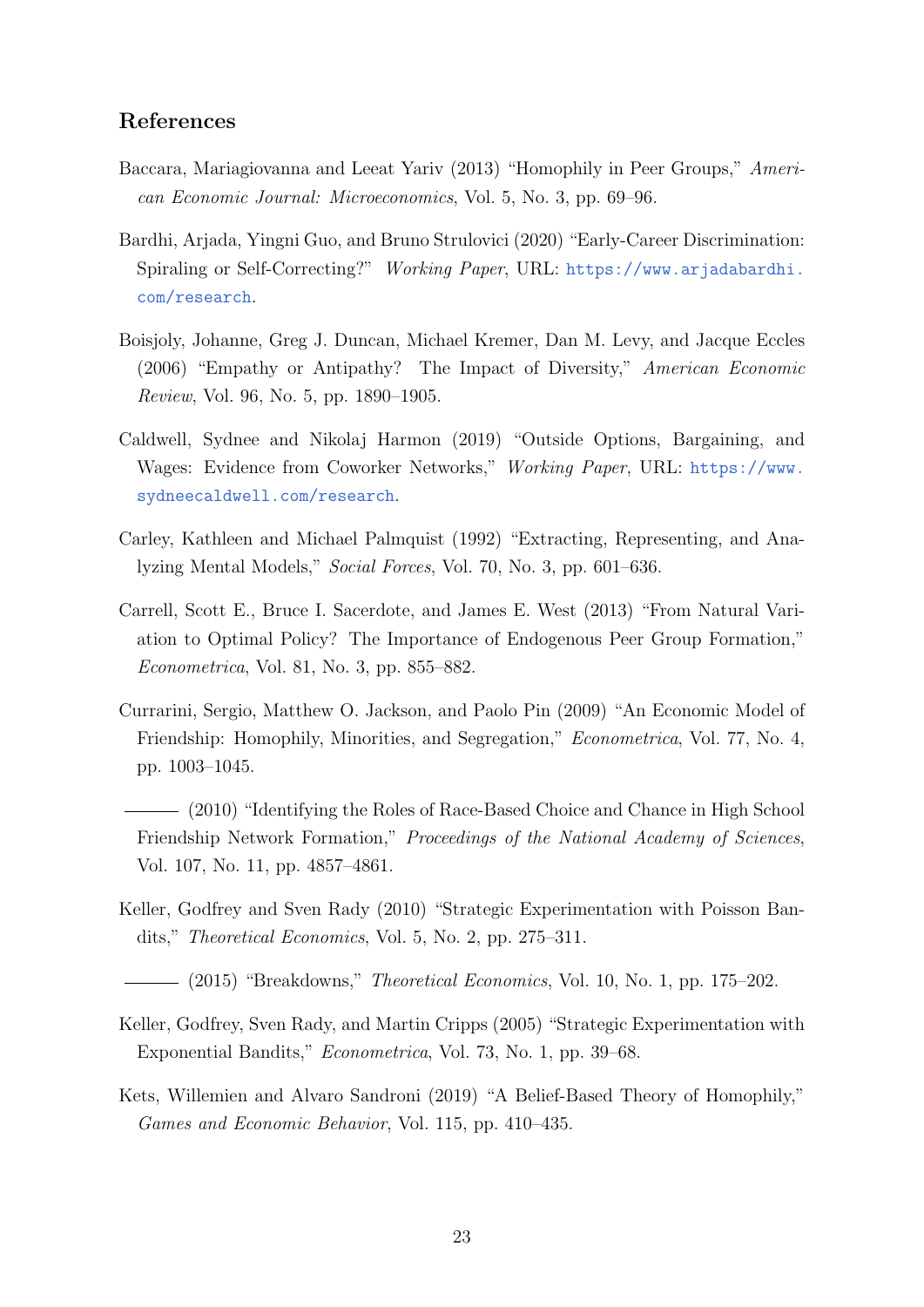- <span id="page-24-1"></span>Lleras-Muney, Adriana, Matthew Miller, Shuyang Sheng, and Veronica T Sovero (2020) "Party On: The Labor Market Returns to Social Networks and Socializing," Working Paper 27337, National Bureau of Economic Research.
- <span id="page-24-8"></span>Lowe, Matt (2021) "Types of Contact: A Field Experiment on Collaborative and Adversarial Caste Integration," American Economic Review, Vol. 111, No. 6, pp. 1807– 1844.
- <span id="page-24-3"></span>Marmaros, David and Bruce Sacerdote (2006) "How Do Friendships Form?" The Quarterly Journal of Economics, Vol. 121, No. 1, pp. 79–119.
- <span id="page-24-12"></span>Mayhew, Bruce H., J. Miller McPherson, Thomas Rotolo, and Lynn Smith-Lovin (1995) "Sex and Race Homogeneity in Naturally Occurring Groups," Social Forces, Vol. 74, No. 1, pp. 15–52.
- <span id="page-24-6"></span>Mele, Angelo (2017) "A Structural Model of Dense Network Formation," Econometrica, Vol. 85, No. 3, pp. 825–850.
- <span id="page-24-4"></span>(2020) "Does School Desegregation Promote Diverse Interactions? An Equilibrium Model of Segregation within Schools," American Economic Journal: Economic Policy, Vol. 12, No. 2, pp. 228–57.
- <span id="page-24-9"></span>Mousa, Salma (2020) "Building Social Cohesion between Christians and Muslims through Soccer in Post-ISIS Iraq," Science, Vol. 369, No. 6505, pp. 866–870.
- <span id="page-24-7"></span>de Paula, Aureo, Seth Richards-Shubik, and Elie Tamer (2018) "Identifying Preferences ´ in Networks With Bounded Degree," Econometrica, Vol. 86, No. 1, pp. 263–288.
- <span id="page-24-10"></span>Peski, Marcin (2008) "Complementarities, Group Formation and Preferences for Similarity," Working Paper, URL: [http://individual.utoronto.ca/mpeski/papers/](http://individual.utoronto.ca/mpeski/papers/similarity.pdf) [similarity.pdf](http://individual.utoronto.ca/mpeski/papers/similarity.pdf).
- <span id="page-24-5"></span>Rao, Gautam (2019) "Familiarity Does Not Breed Contempt: Generosity, Discrimination, and Diversity in Delhi Schools," American Economic Review, Vol. 109, No. 3, pp. 774–809.
- <span id="page-24-0"></span>Ray, Debraj  $\Gamma$  Arthur Robson (2018) "Certified Random: A New Order for Coauthorship," American Economic Review, Vol. 108, No. 2, pp. 489–520.
- <span id="page-24-11"></span>Strulovici, Bruno (2010) "Learning while Voting: Determinants of Collective Experimentation," Econometrica, Vol. 78, No. 3, pp. 933–971.
- <span id="page-24-2"></span>Zimmerman, Seth D. (2019) "Elite Colleges and Upward Mobility to Top Jobs and Top Incomes," American Economic Review, Vol. 109, No. 1, pp. 1–47.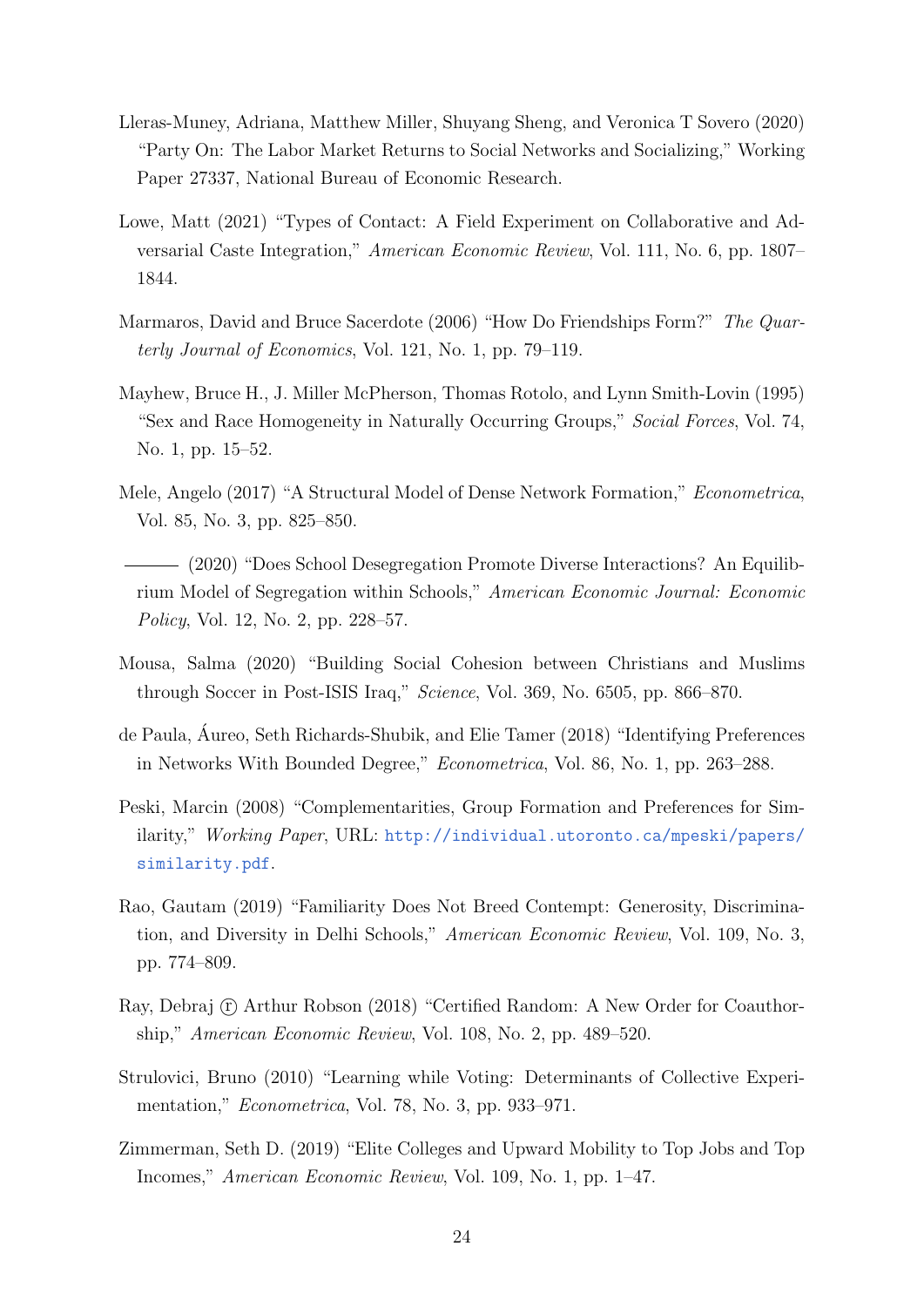<span id="page-25-0"></span>Zárate, Román Andrés (2021) "Uncovering Peer Effects in Social and Academic Skills," Working Paper, URL: <https://www.razarate.com/research>.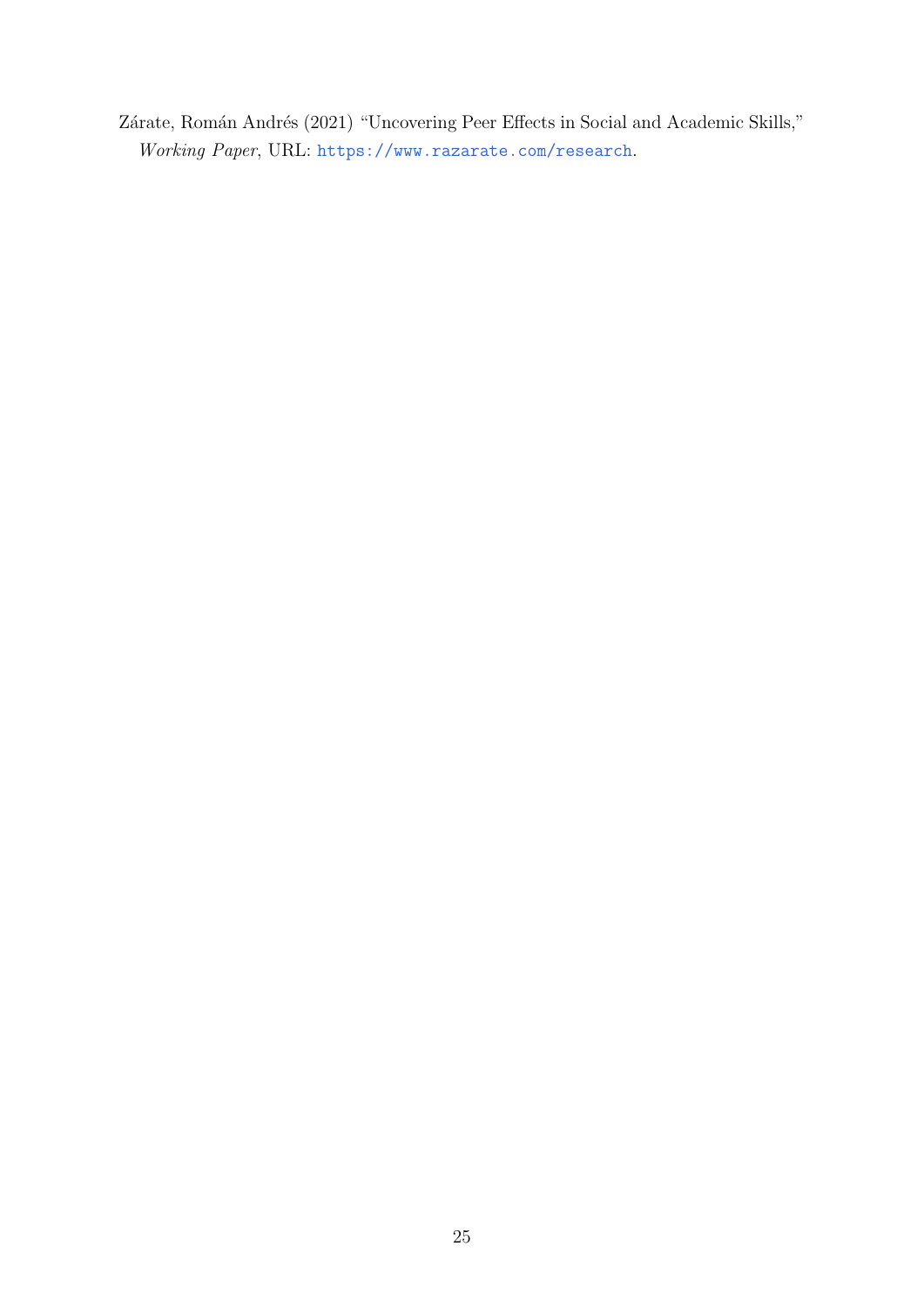## Appendix

## A Proofs

Proof of Result [1.](#page-8-0) Since  $\kappa_j = \kappa_{j'}$ ,  $\lambda(\kappa_i, \kappa_j) = \lambda(\kappa_i, \kappa_{j'})$ . Moreover,  $n_{ij} = 1$ ,  $n_{ij'} = 0$ and Assumption [1](#page-5-0) implies that  $c(n_{ij}) < c(n_{ij})$ . The result then follows from Equation [\(3\)](#page-7-3).  $\Box$ 

Proof of Result [2.](#page-8-1) Since  $n_{ij} = n_{i\ell}$ ,  $c(n_{ij}) = c(n_{i\ell})$ . Moreover,  $\kappa_{j,-k} = \kappa_{\ell,-k}$ ,  $\kappa_{j,k} = \kappa_{i,k}$ ,  $\kappa_{\ell,k} \neq \kappa_{i,k}$  and Assumption [2](#page-6-0) implies that  $\lambda(\kappa_i, \kappa_j) > \lambda(\kappa_i, \kappa_\ell)$ . The result then follows from Equation [\(3\)](#page-7-3).  $\Box$ 

Proof of Result [3.](#page-8-2) Defining:

$$
\gamma(c,\lambda) \equiv p_0 \cdot \left(1 - \frac{1 - p_0}{p_0} \frac{r}{r + \lambda} \frac{c}{v - c}\right)
$$

By Equation [\(3\)](#page-7-3),  $\gamma_{ij} = \gamma(c(n_{ij}), \lambda(\kappa_i, \kappa_j))$  for any  $i, j \in I$ . Then,

$$
\gamma_{ij} - \gamma_{ij'} = \gamma(c(n_{ij}), \lambda(\kappa_i, \kappa_j)) - \gamma(c(n_{ij'}), \lambda(\kappa_i, \kappa_{j'}))
$$
  
\n
$$
= \gamma(c(1), \lambda(\kappa_i, \kappa_j)) - \gamma(c(0), \lambda(\kappa_i, \kappa_{j'}))
$$
  
\n
$$
= \gamma(c(1), \lambda(\kappa_i, \kappa_j)) - \gamma(c(0), \lambda(\kappa_i, \kappa_j))
$$
  
\n
$$
= \int_{c(0)}^{c(1)} \frac{\partial}{\partial c} \gamma(c, \lambda(\kappa_i, \kappa_j)) \cdot dc
$$
  
\n
$$
= - \int_{c(1)}^{c(0)} \frac{\partial}{\partial c} \gamma(c, \lambda(\kappa_i, \kappa_j)) \cdot dc
$$

and

$$
\gamma_{i\ell} - \gamma_{i\ell'} = -\int_{c(1)}^{c(0)} \frac{\partial}{\partial c} \gamma(c, \lambda(\kappa_i, \kappa_{\ell})) \cdot dc
$$

Therefore,

$$
(\gamma_{ij} - \gamma_{ij'}) - (\gamma_{i\ell} - \gamma_{i\ell'}) = -\left(\int_{c(1)}^{c(0)} \frac{\partial}{\partial c} \gamma(c, \lambda(\kappa_i, \kappa_j)) \cdot dc - \int_{c(1)}^{c(0)} \frac{\partial}{\partial c} \gamma(c, \lambda(\kappa_i, \kappa_{\ell})) \cdot dc\right)
$$

$$
= -\int_{c(1)}^{c(0)} \left(\frac{\partial}{\partial c} \gamma(c, \lambda(\kappa_i, \kappa_j)) - \frac{\partial}{\partial c} \gamma(c, \lambda(\kappa_i, \kappa_{\ell}))\right) dc
$$

$$
= -\int_{c(1)}^{c(0)} \int_{\lambda(\kappa_i, \kappa_{\ell})}^{\lambda(\kappa_i, \kappa_j)} \frac{\partial^2}{\partial c \partial \lambda} \gamma(c, \lambda) \cdot d\lambda dc
$$

Since  $\frac{\partial^2}{\partial \kappa \partial \lambda} \gamma(\kappa, \lambda) = (1 - p_0) \frac{r}{(r + \lambda)}$  $\frac{r}{(r+\lambda)^2} \frac{v}{(v-\lambda)}$  $\frac{v}{(v-\kappa)^2} > 0$ , the result follows.

 $\Box$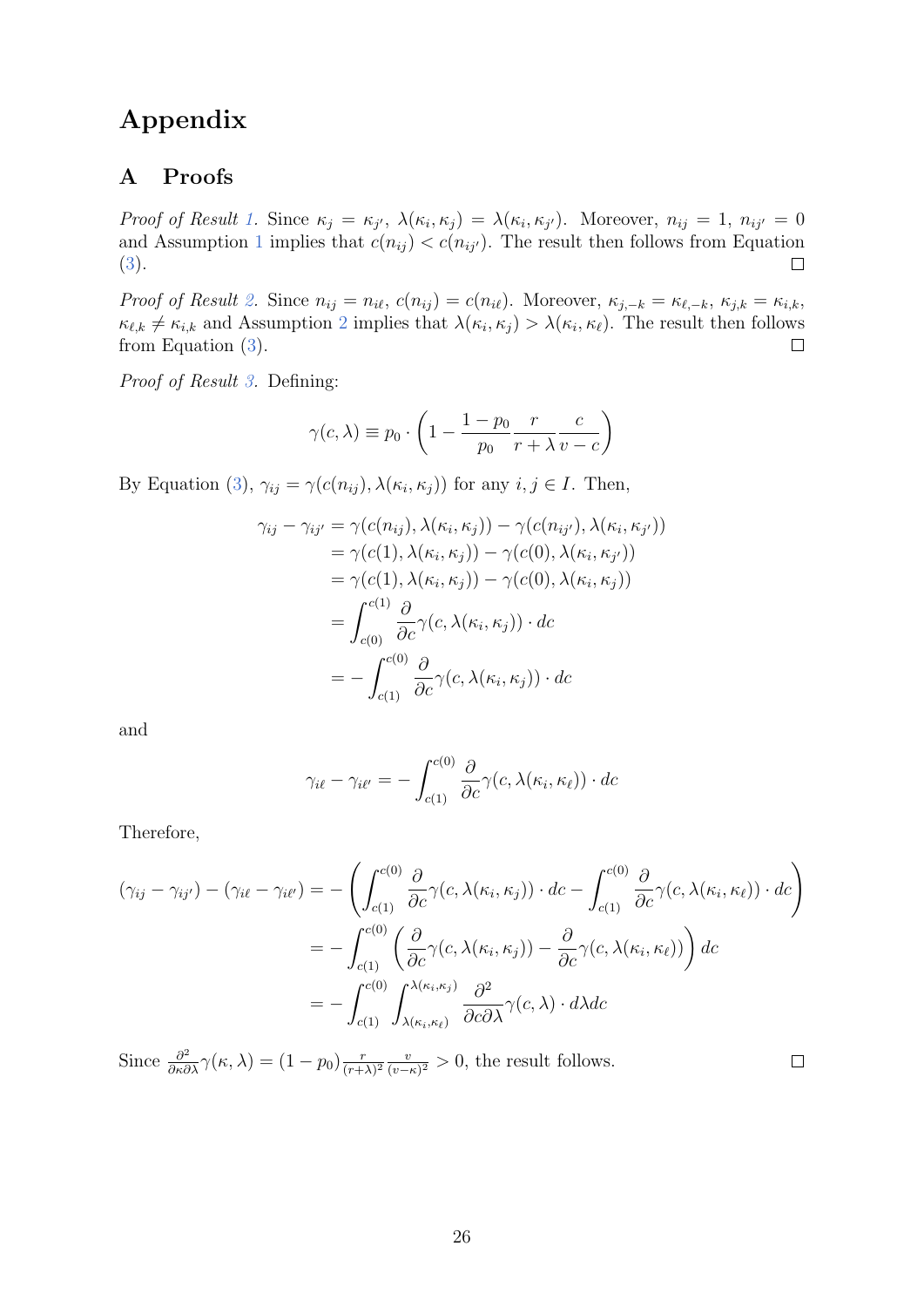#### <span id="page-27-0"></span>B Experimental Design

The experiment described in detail in  $Z\acute{a}$ rate [\(2021\)](#page-25-0) estimates peer effects in academic achievement and social centrality. In the design, students are classified into types using the median of baseline achievement and centrality and, conditional on student's type, randomizes them to the type of peer. In this appendix, we describe the experimental design and how it generates random variation in students' distance in the allocation to dormitories.

The experimental design guarantees strong variation in academic achievement and social centrality by proceeding in two steps. First, it classifies students into types defined by the quantiles of the distribution of the variable of interest  $x$ . Second, students are randomly assigned to the type of peer. Each type of peer corresponds to a treatment arm or a control group. By randomizing students to the type of peer instead of randomizing them to groups, the design ensures that students neighbor peers with different levels of achievement and social centrality. In particular, assigning students to a type of peer is equivalent to allocating students to peer-group types, where a peer-group type is the combination of a student's own type and her treatment arm.

To better understand this, consider the simple case of two types of students classified by the median of the distribution of x, and let's denote by  $\tau$  the set of types, with  $\tau = \{high, low\}$ . Students can be assigned either to the high-type-peer treatment, in which they are paired with high-type students, or to the control group, in which they are paired with low-type students.

The randomization to the treatment is equivalent to allocating students to peergroup types—that is, combinations of the student's own type and the type of her peer. There are three peer-group types with two types of students and one treatment (hightype peers): two homogenous group types, each composed of individuals of a single type, and one heterogeneous group type, composed of individuals of both types:

- a) Group A: a group composed of the high type only.
- b) Group B: a mixed group, in which half are high-type students and the other half are low-type students.
- c) Group C: a group composed of the low type only.

Denote the peer-group type by  $\rho_i$ , which is a function of a student's type and her assigned type of peer. Here,  $\rho_i = \rho(\tau_i, t_i)$ , where  $\tau_i$  denotes the type of the student, and  $t_i$  the assigned peer type. The following matrix shows the composition of peer-group types: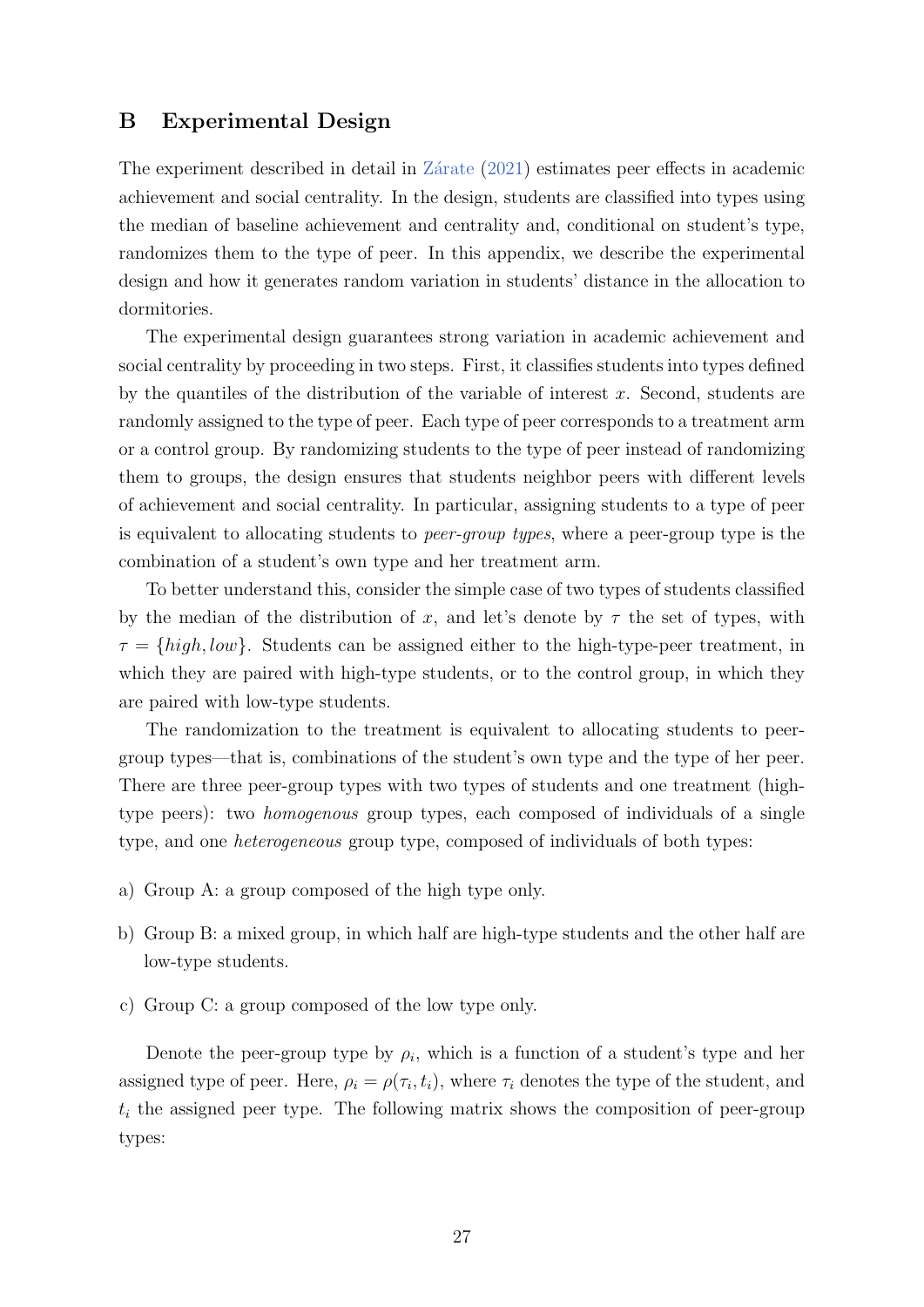|      | High    | Low     |  |
|------|---------|---------|--|
| High | Group A | Group B |  |
| Low  | Group B | Group C |  |

Each row in this matrix represents a type of student, and each column the type of peer. Notice that the diagonal of the matrix shows all combinations of a single type of student. Outside of the diagonal, the matrix is symmetric, as students are matched to peers of the opposite type and therefore jointly have the same peer-group type (Group B). This implies that  $\rho_i$  is a symmetric function in  $\tau$  and  $t$ :  $\rho(\tau_i, t_i) = \rho(t_i, \tau_i)$ .

The experiment uses data from the baseline social-network survey to identify socially central students, and performance on the admissions test to identify higher-achieving students. The randomization in the experiment is analogous to the one-variable example introduced before. However, with two variables of interest, rather than two types of students, there are four types of students. The four types of students are also the peer types that define the treatment groups. These four combinations are the following:

- 1. Less socially central and lower-achieving peers
- 2. Less socially central and higher-achieving peers
- 3. More socially central and lower-achieving peers
- 4. More socially central and higher-achieving peers

Notice that this design is equivalent to two treatments—more socially central peers and higher-achieving peer—and an interaction between the two.

Instead of the three peer-group types (A, B, and C) in the simplest case, there are ten potential peer-group types.<sup>[5](#page-28-0)</sup> Figure  $B.1$  shows the ten possible combinations of types of peers and student types. Each row corresponds to the student type, each column to the type of peer to whom she was assigned, and each cell to the combination of student type and type of peer-that is, the peer-group type.<sup>[6](#page-28-1)</sup> Each group takes a different cell color in the symmetrical matrix of Figure [B.1.](#page-29-0)

After randomizing students to peer-group types, as described above, the design uses these groups to allocate students to the dormitories of the COAR Network. The structure of dormitories across the COAR Network is heterogeneous. For example, while the school in Lima has dormitories of three to five students, its counterpart in Cusco has four dormitories, with approximately seventy-five students per dormitory.

<span id="page-28-0"></span><sup>5</sup>With four types of students, there are sixteen possible combinations, but six of them are redundant, as  $\rho(\tau_i, t_i) = \rho(t_i, \tau_i)$ .

<span id="page-28-1"></span><sup>6</sup>Group 1, for example, is composed of only more socially central and higher-achieving students. Group 3 is composed of (i) less socially central and higher-achieving students and (ii) more socially central and lower-achieving students.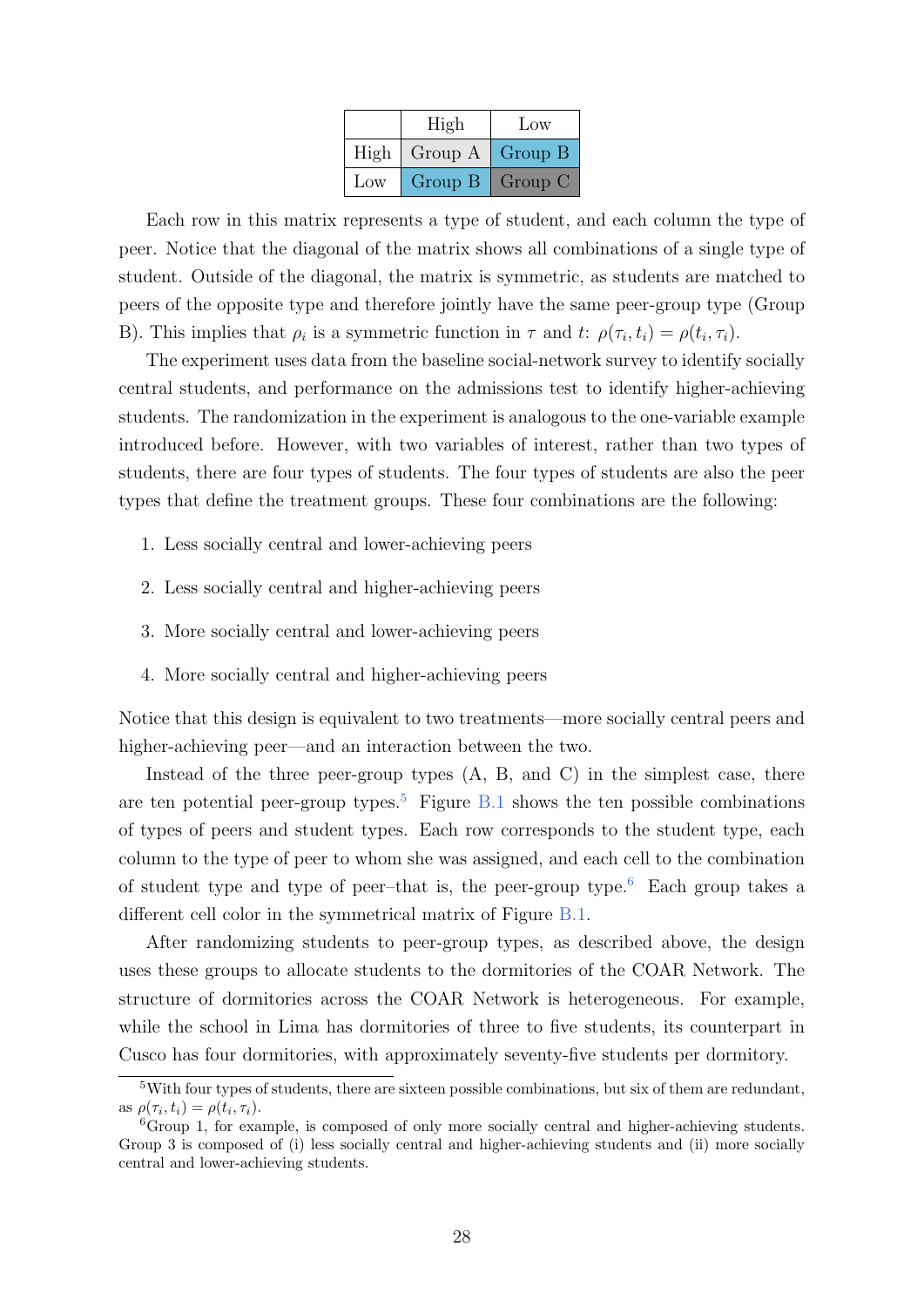#### FIGURE B.1: Groups of Peers in the Experimental Design

<span id="page-29-0"></span>

|                         |                                  | higher-achieving<br>more central | higher-achieving<br>less central | lower-achieving<br>more central | lower-achieving<br>less central |
|-------------------------|----------------------------------|----------------------------------|----------------------------------|---------------------------------|---------------------------------|
| ${\rm Type}$<br>Student | higher-achieving<br>more central | Group 1                          | Group 2                          | Group 3                         | Group 4                         |
|                         | higher-achieving<br>less central | Group 2                          | Group 5                          | Group 6                         | Group 7                         |
|                         | lower-achieving<br>more central  | Group 3                          | Group 6                          | Group 8                         | Group 9                         |
|                         | lower-achieving<br>less central  | Group 4                          | Group 7                          | Group 9                         | Group 10                        |

Type of Peers

Notes: this figure shows the ten peer-group-types in my experimental design. It represents all possible combinations between student type and type of peers. Rows are described by student types, and columns show the types of peers to which they were randomly assigned. The diagonal of the matrix is composed by groups of a single type. The matrix is symmetric by virtue of the fact that students are matched with peers of the assigned type.

To make the peer-group types consistent with the widely varying number of dorm sizes across schools, students' names are sorted on a list based on the ten peer-group types. This list was later used to allocate students to specific beds in the dormitories. The position of each student on the list was determined as follows:

- (i) For each school-by-grade-by-gender, the peer-group types were randomly ordered on the list.
- (ii) Within each peer-group type, the students' order is also random. The only condition is that in the mixed groups —those with two different types of students—the list alternates between students of different types. This rotation guarantees that the type of the closest neighbors in the dormitories is always the student's treatment.

To understand how the design works in practice, we present an example with twelve students and the two-type design introduced earlier in the paper. Recall that with two types of students, there are three potential peer-group types: Group A (only high types), Group B (the mixed group), and Group C (only low types). In the first step, the peer-group types are randomly ordered on the list, and one of six potential orders is selected.[7](#page-29-1) In the following example, we assume that the random order selected is Group A-Group C-Group B:

$$
\underbrace{H-H-H-H}_{\rm Group\ A}-\underbrace{L-L-L-L-H-H-H-L}_{\rm Group\ C}
$$

<span id="page-29-1"></span><sup>7</sup>The six potential orders are: (i) Group A-Group B-Group C, (ii) Group A-Group C-Group B, (iii) Group B-Group A-Group C, (iv) Group B-Group C-Group A, (v) Group C-Group A-Group B, (vi) Group C-Group B-Group A.